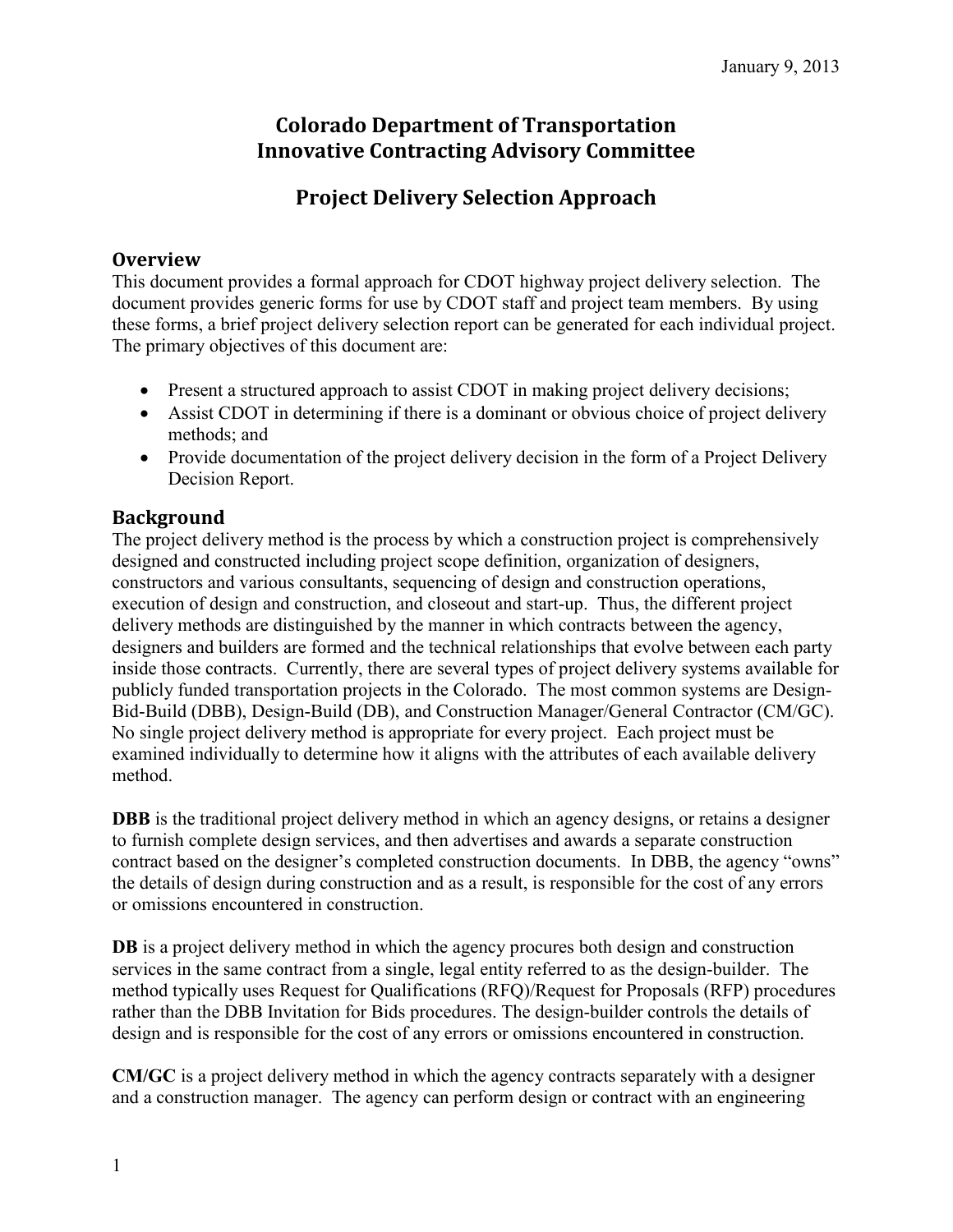firm to provide a facility design. The agency selects a construction manager to perform construction management services and construction works. The significant characteristic of this delivery method is a contract between an agency and a construction manager who will be at risk for the final cost and time of construction. Construction industry/Contractor input into the design development and constructability of complex and innovative projects are the major reasons an agency would select the CM/GC method. Unlike DBB, CM/GC brings the builder into the design process at a stage where definitive input can have a positive impact on the project. CM/GC is particularly valuable for new non-standard types of designs where it is difficult for the owner to develop the technical requirements that would be necessary for DB procurement without industry input.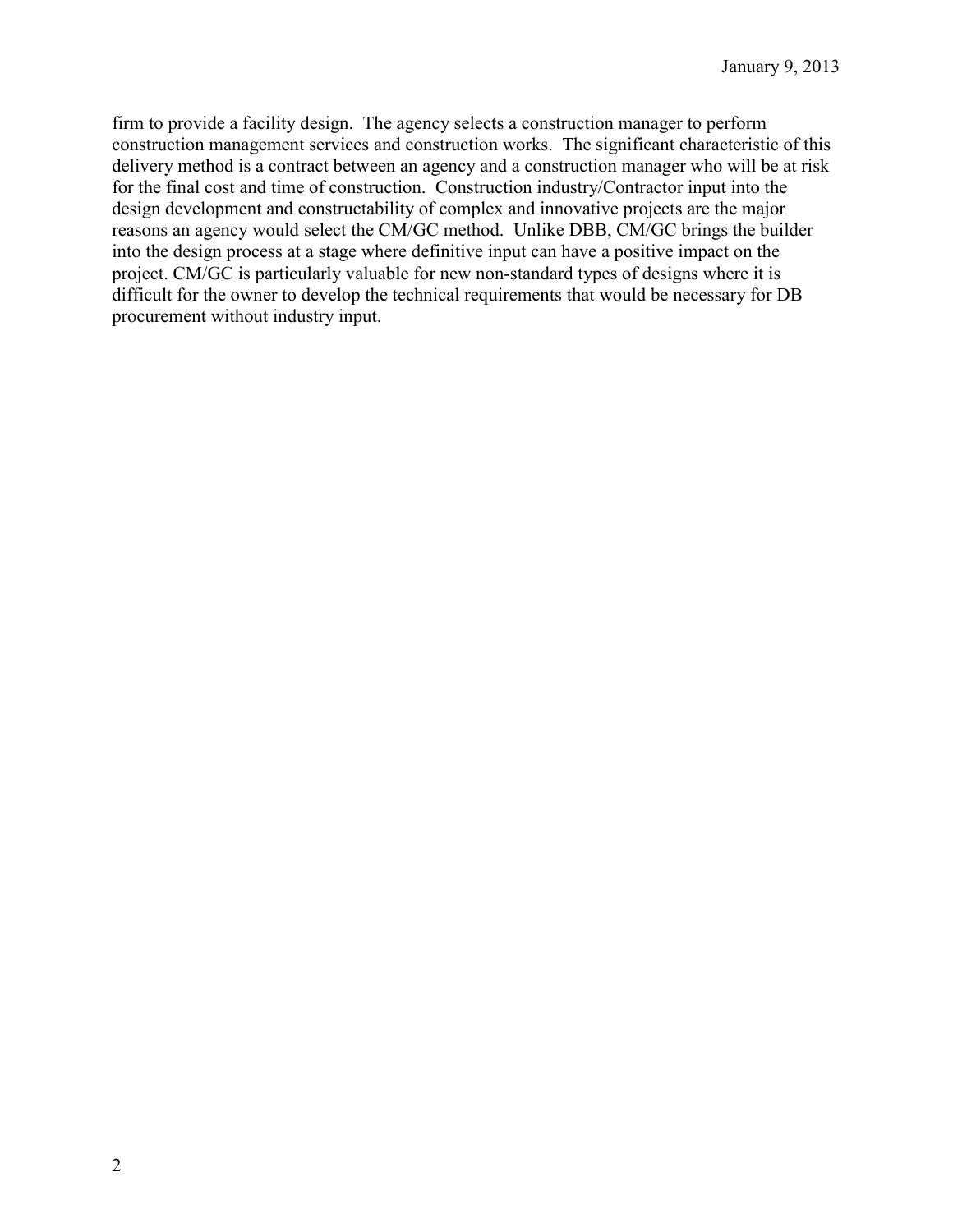# **Overview of the Project Delivery Selection Process**

The process is shown in the form of a flow chart below. It consists of the following activities:

- A. Describe the project and set the project goals
- B. Determine and review project dependent constraints
- C. Assess the primary factors (these factors most often determine the selection).
	- 1. Delivery Schedule
	- 2. Complexity & Innovation
	- 3. Level of Design (at the time of the project delivery procurement)
	- 4. Cost
- D. If the primary factors indicate there is a clear choice of the delivery method, then:
	- 5. Perform an initial risk assessment for the desired delivery method to ensure that risks can be properly allocated and managed, and
- E. Perform a brief pass/fail analysis of the secondary factors to ensure that they are not relevant to the decision.
	- 6. Staff Experience/Availability (Owner)
	- 7. Level of Oversight and Control
	- 8. Competition and Contractor Experience
- F. If steps B, C  $\&$  D do not result in clear determination of the method of delivery then perform a more rigorous evaluation of all eight factors against the three potential methods of delivery (DBB, DB and CM/GC).

Typically the entire selection process can be completed by the project team in a 4 hour workshop session, if team member have individually performed assessments before the workshop.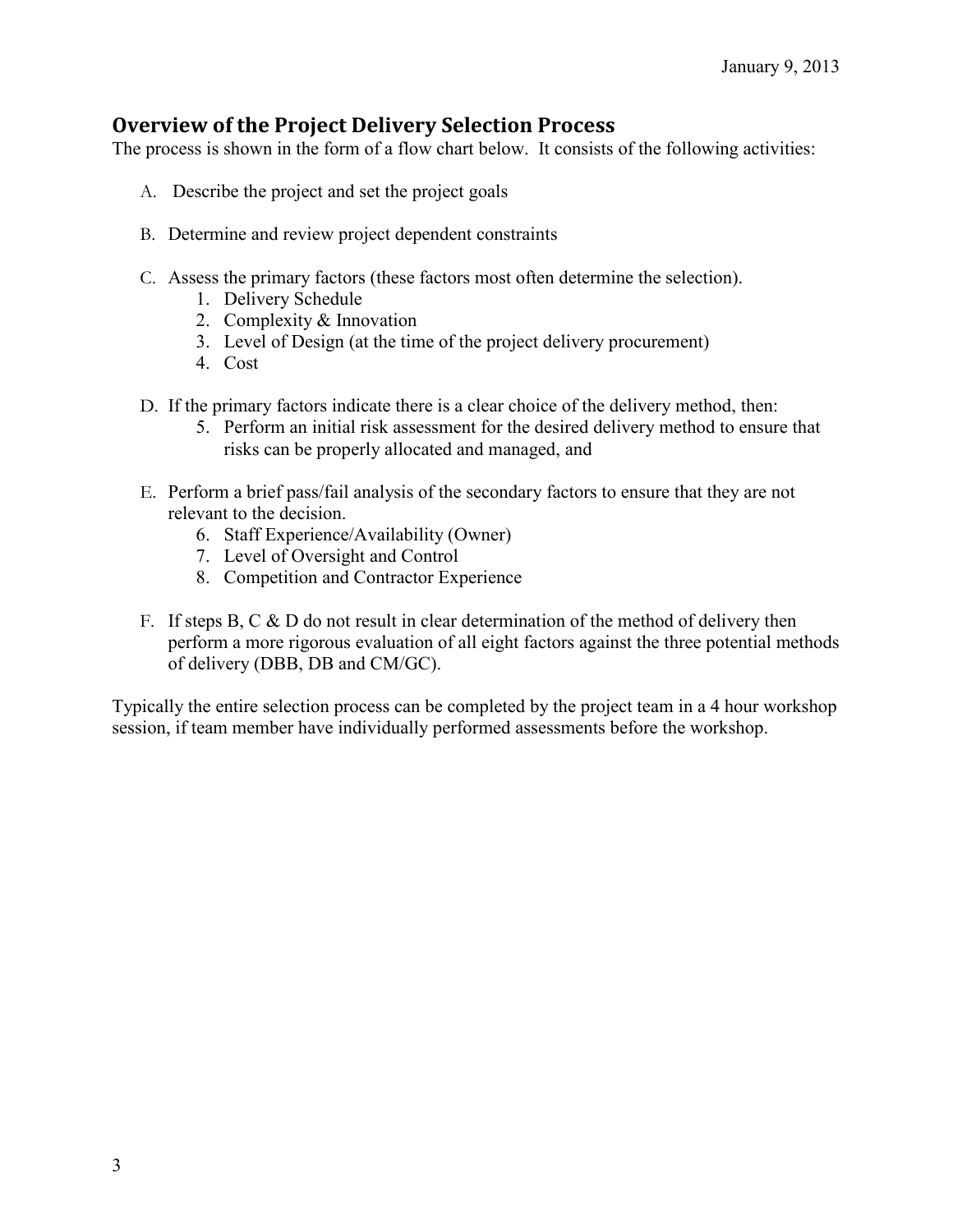

**CDOT Project Delivery Selection Flowchart**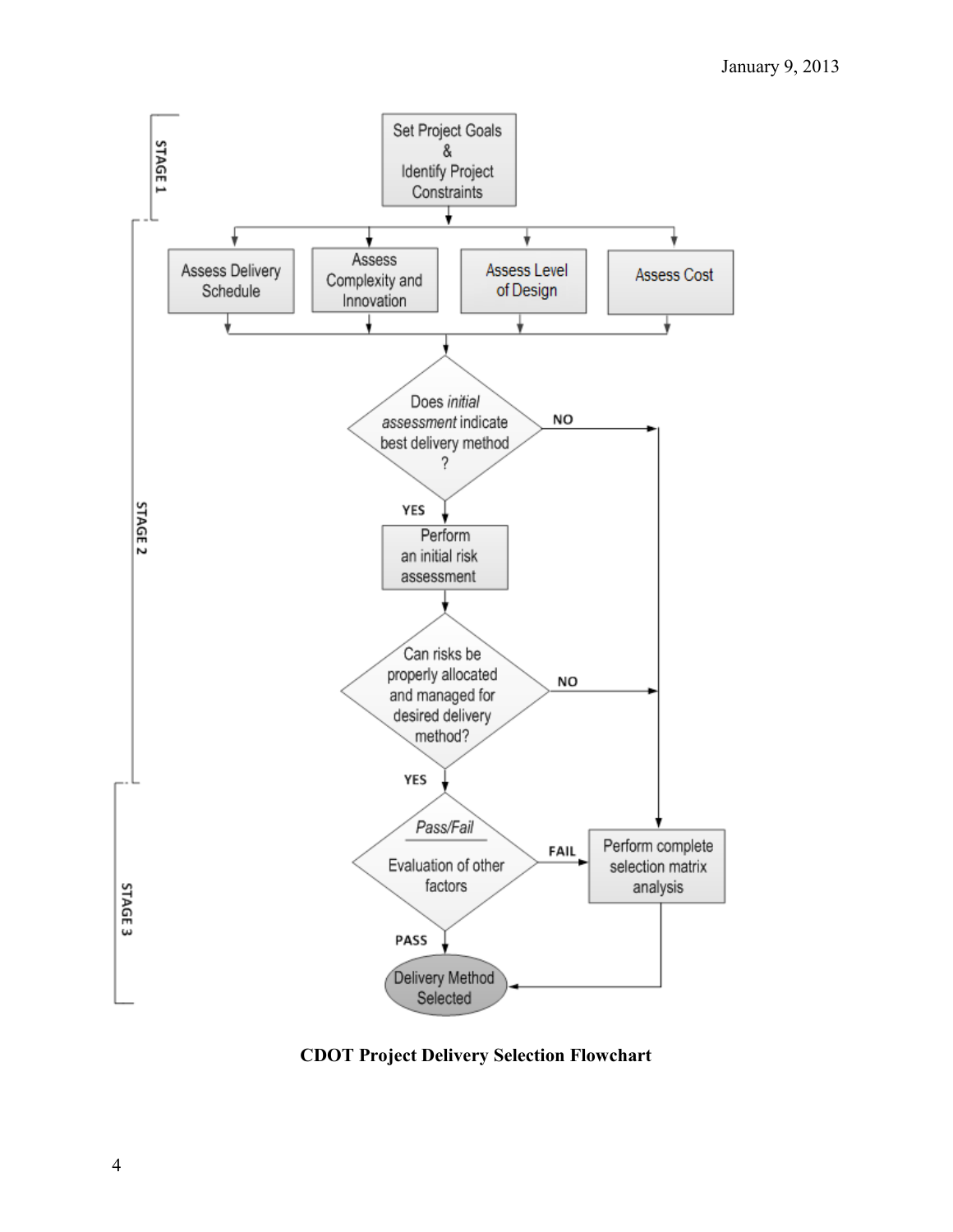The following forms and appendices are included to facilitate this process.

## **Project description checklist**

Provide information on the project that is using this tool. This includes size, type, funding, risks, complexities, etc. All information should be developed for the specific project.

# **Project Goals worksheet – including example project goals**

A careful determination of the project goals is an instrumental first step of the process that will guide both the selection of the appropriate method of delivery as well as the specific delivery procurement process and implementation of the project.

# **Project Constraints worksheet (Go / No-Go Decisions)**

Carefully review all possible constraints to the project. These constraints can potentially eliminate a project delivery method before the evaluation process begins.

# **Project Delivery Selection Matrix Summary**

The Project Delivery Selection Matrix Summary summarizes the assessment of the eight Evaluation Factors for the three delivery methods. The form is qualitatively scored using the scoring provided in table 1 below.

#### **Table 1 - Factor Evaluation Scoring Key**

- **+ +** Most appropriate delivery method
- **+** Appropriate delivery method
- **–** Least appropriate delivery method
- **X** Fatal Flaw (discontinue evaluation of this method)
- **NA** Factor not applicable or not relevant to the selection

The form also includes a section for comments and conclusions.The completed Project Delivery Selection Matrix Summary should provide an executive summary of the key reasons for the selection of the method of delivery**.**

# **Workshop Blank Form**

This form can be used by the project team for additional documentation of the process. In particular it can be used to elaborate on Evaluation Factor 4. "Initial Project Risk Assessment".

# **Evaluation Factor Project Delivery Method Opportunity/Obstacle Summary**

These forms are used to summarize the assessments by the project team of the opportunities and obstacles associated with each delivery method relative to each of the eight Evaluation Factors. The bottom of each form allows for a qualitative conclusion using the same notation as described above. Those conclusions then are transferred to the **Project Delivery Selection Matrix Summary.**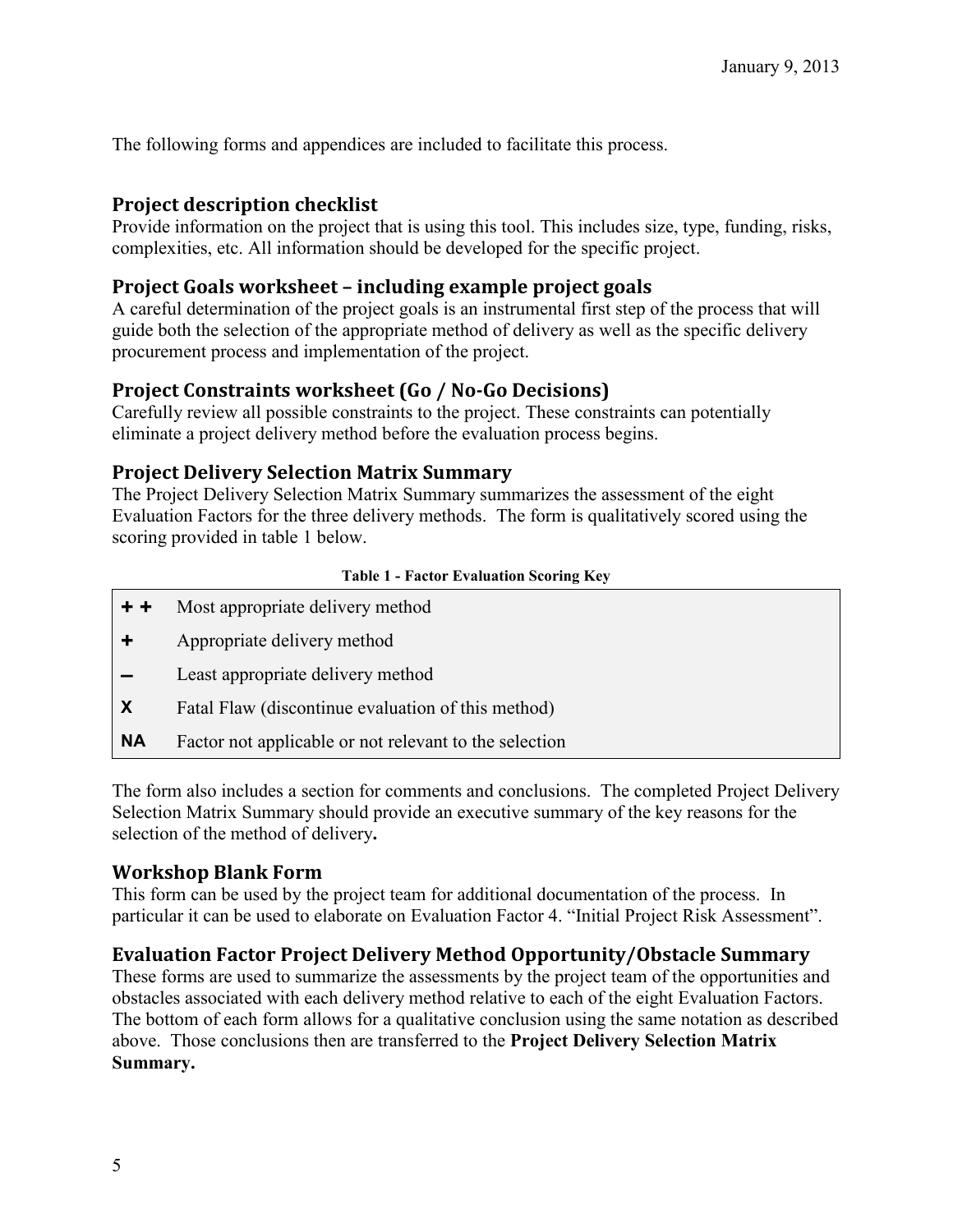# **Appendix – Opportunity/Obstacle Checklists**

These forms provide the project team with guidance concerning typical delivery method opportunities and obstacles associated with each of the eight Evaluation Factors. However, these checklist include general information and are not an all-inclusive checklist. Use the checklists as a supplement to developing project specific opportunities and obstacles.

## **Appendix – Initial Risk Assessment Guidance**

Because of the unique nature of Evaluation Factor 4. "Initial Project Risk Assessment", the Appendix provides the project team with additional guidance for evaluation of that factor including: Typical CDOT Transportation Project Risks; a General Project Risks Checklist; and a Risk Opportunities/Obstacles Checklist.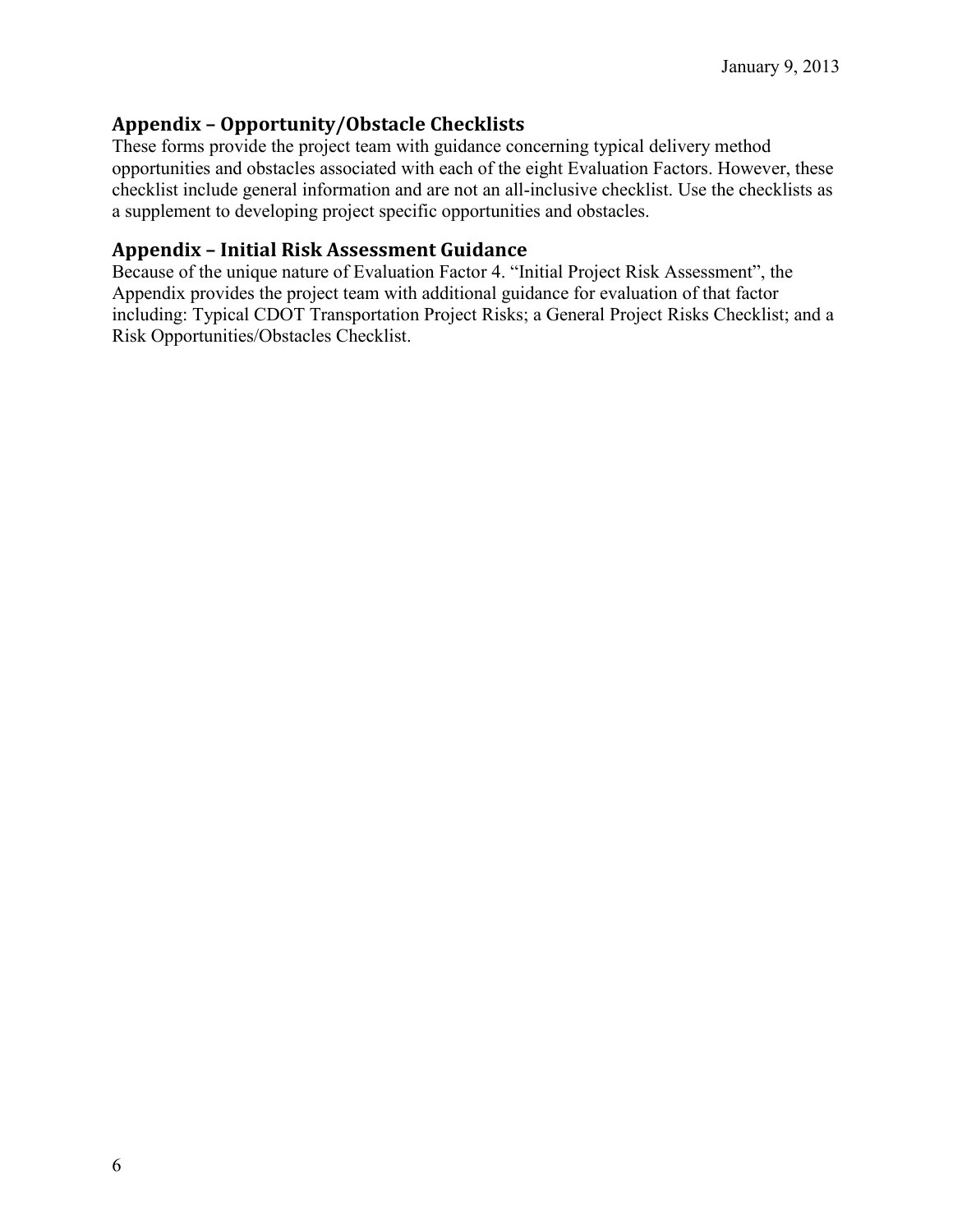# **Project Description Checklist**

The following items should be considered in the project description as applicable. Other items can be added if they influence the project delivery decision. Relevant documents can be added as appendices.

- **D** Project Name
- **D** Location
- **Estimated Budget**
- **Estimated Project Delivery Period**
- $\Box$  Required Delivery Date (if applicable)
- $\Box$  Source(s) of Project Funding
- **Project Corridor**
- $\Box$  Major Features of Work pavement, bridge, sound barriers, etc.
- $\Box$  Major Schedule Milestones
- **Major Project Stakeholders**
- $\Box$  Major Challenges (as applicable)
	- o With Right of Way, Utilities, and/or Environmental Approvals
	- o During Construction Phase
- Main Identified Sources of Risk
- Safety Issues
- $\Box$  Sustainable Design and Construction Requirements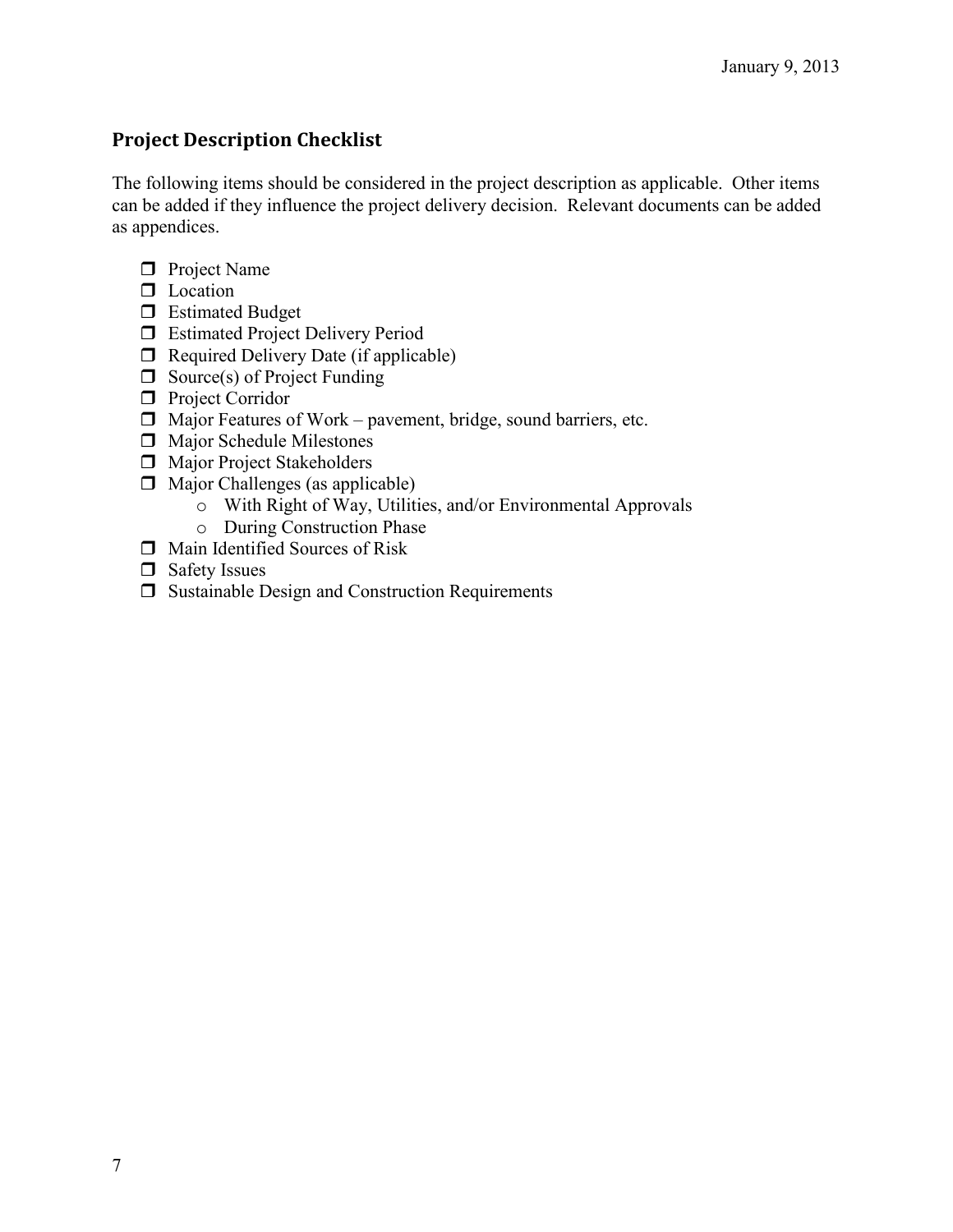# **Project Goals**

An understanding of project goals is essential to appropriate project delivery selection. Typically, the project goals can be defined in three to five items. Examples are provided below,<sup>[1](#page-7-0)</sup> but the report should include project-specific goals. These goals should remain consistent over the life of the project.

Project-Specific Goals

- 1. Maximize Innovation
- 2. Recognizing Partnership and Innovation
- 3. Delivery Mid 2014 Shelf Project

<span id="page-7-0"></span><sup>1</sup> Generic Project Goals Schedule

- Minimize project delivery time
- Complete the project on schedule
- Accelerate start of project revenue

Cost

- Minimize project cost
- Maximize project budget
- Complete the project on budget
- Maximize the project scope and improvements within the project budget

Quality

- Meet or exceed project requirements
- Select the best team
- Provide a high quality design and construction constraints
- Provide an aesthetically pleasing project

Functional

- Maximize the life cycle performance of the project
- Maximize capacity and mobility improvements
- Minimize inconvenience to the traveling public during construction
- Maximize safety of workers and traveling public during construction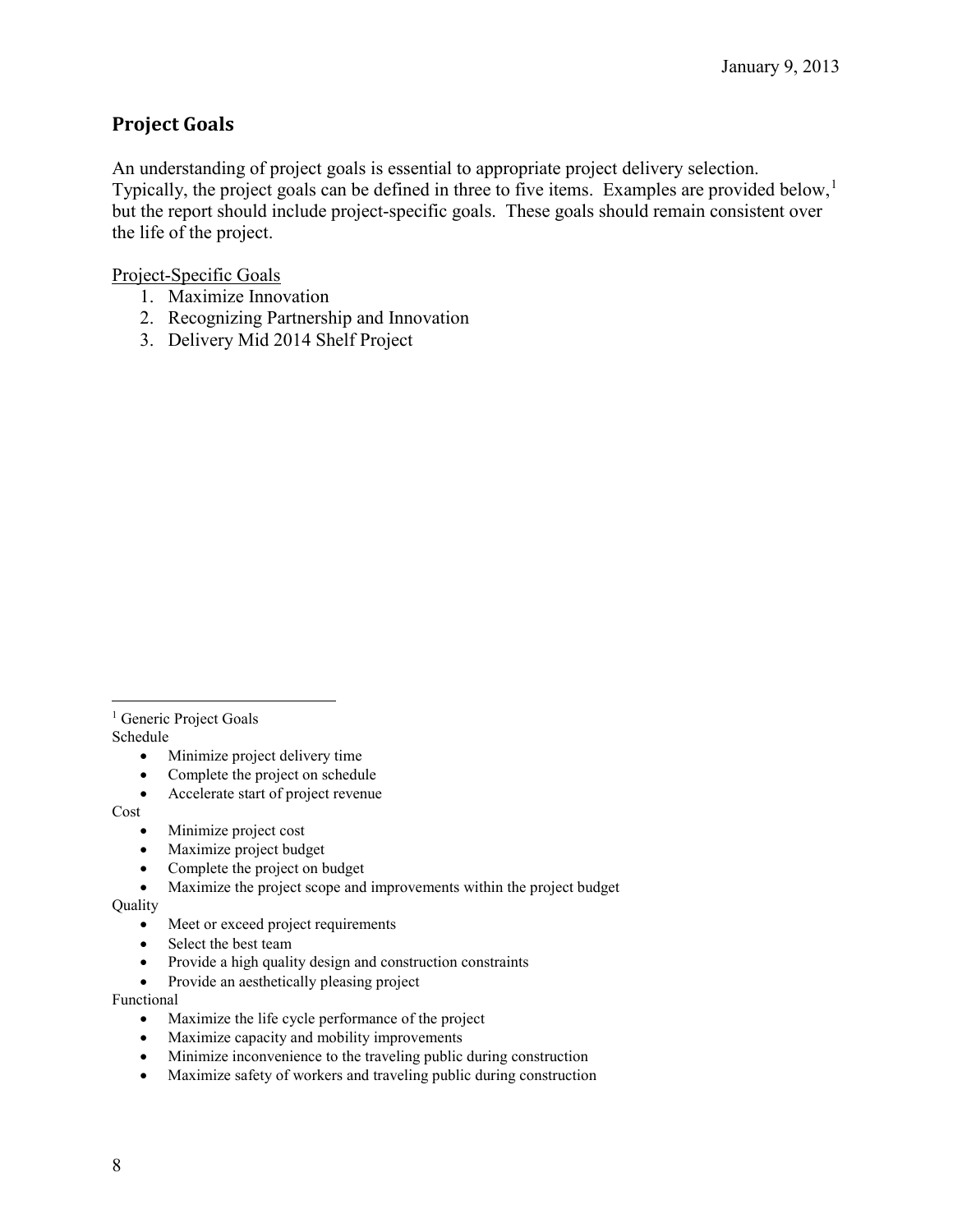# **Project Constraints**

There are potential aspects of a project that can eliminate the need to evaluate one or more of the possible project delivery methods. General constraints are provided, but it is critical to identify constraints that are project specific.

## **Constraints**

- Source of Funding
- Schedule constraints
- Federal, state, and local laws
- Third party agreements with railroads, ROW, etc
- Project specific constraint
- Project specific constraint
- Project specific constraint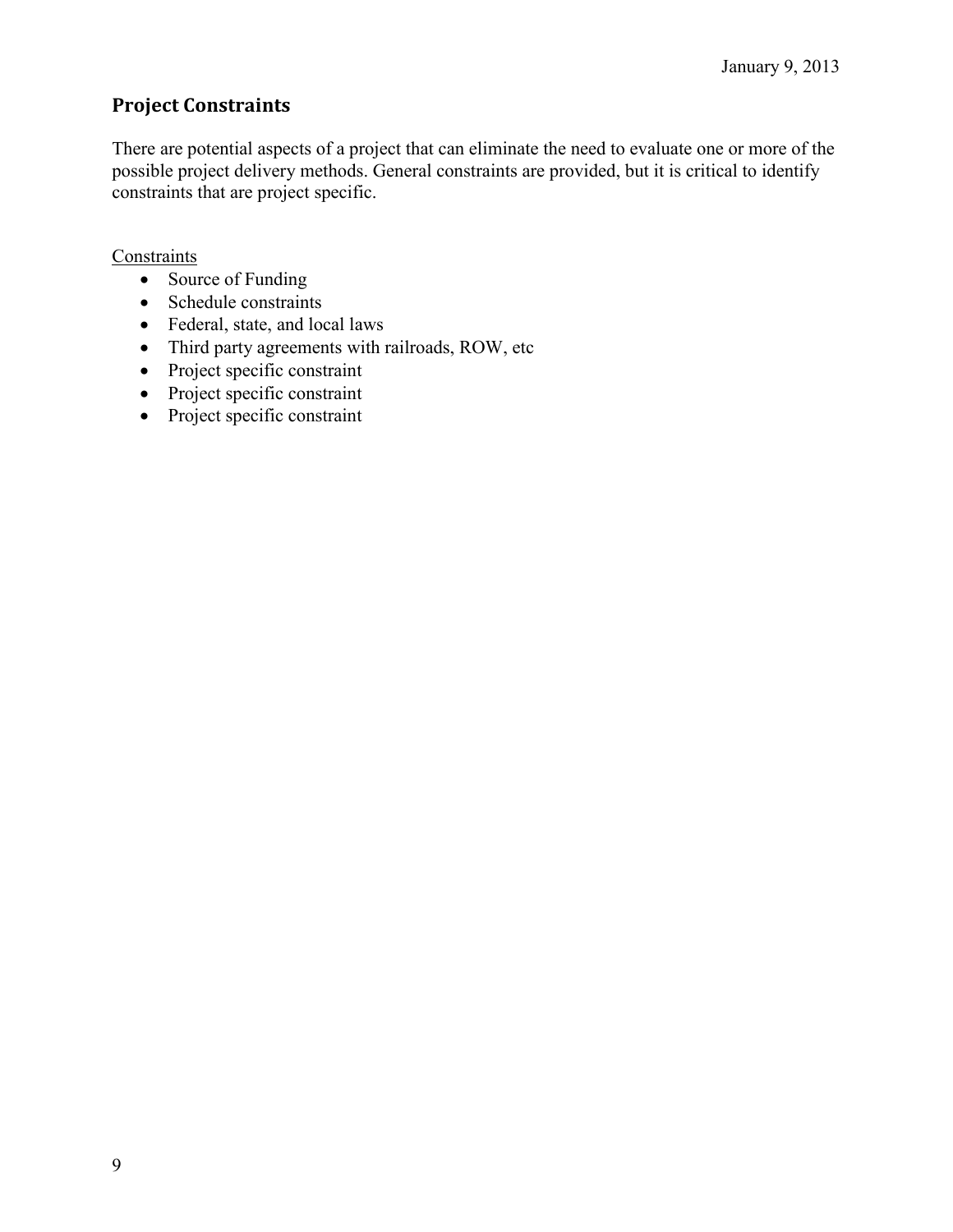# **Project Delivery Selection Matrix Summary**

Determine the factors that should be considered in the project delivery selection, discuss the opportunities and obstacles related to each factor, and document the discussion on the following pages. Then complete the summary below.

| PROJECT DELIVERY METHOD OPPORTUNITY/OBSTACLE SUMMARY |                   |                  |                          |
|------------------------------------------------------|-------------------|------------------|--------------------------|
|                                                      | <b>DBB</b>        | <b>DB</b>        | <b>CM/GC</b>             |
| <b>Primary Evaluation Factors</b>                    |                   |                  |                          |
| 1. Delivery Schedule                                 | <b>Fatal Flaw</b> | $++$             | $\overline{\phantom{0}}$ |
| 2. Project Complexity & Innovation                   | <b>NA</b>         | $\ddot{}$        | $\ddot{}$                |
| 3. Level of Design                                   | <b>NA</b>         | $++$             | $\ddot{}$                |
| 4. Cost                                              | <b>NA</b>         | $++$             |                          |
| 5. Perform Initial Risk Assessment                   | <b>NA</b>         | Manageable Risks | <b>NA</b>                |
| <b>Secondary Evaluation Factors</b>                  |                   |                  |                          |
| 6. Staff Experience/Availability (Owner)             |                   | <b>PASS</b>      | $\overline{\phantom{0}}$ |
| 7. Level of Oversight and Control                    |                   | <b>PASS</b>      |                          |
| 8. Competition and Contractor Experience             |                   | <b>PASS</b>      |                          |

- **+ +** Most appropriate delivery method
- **+** Appropriate delivery method
- **–** Least appropriate delivery method
- **X** Fatal Flaw (discontinue evaluation of this method)
- **NA** Factor not applicable or not relevant to the selection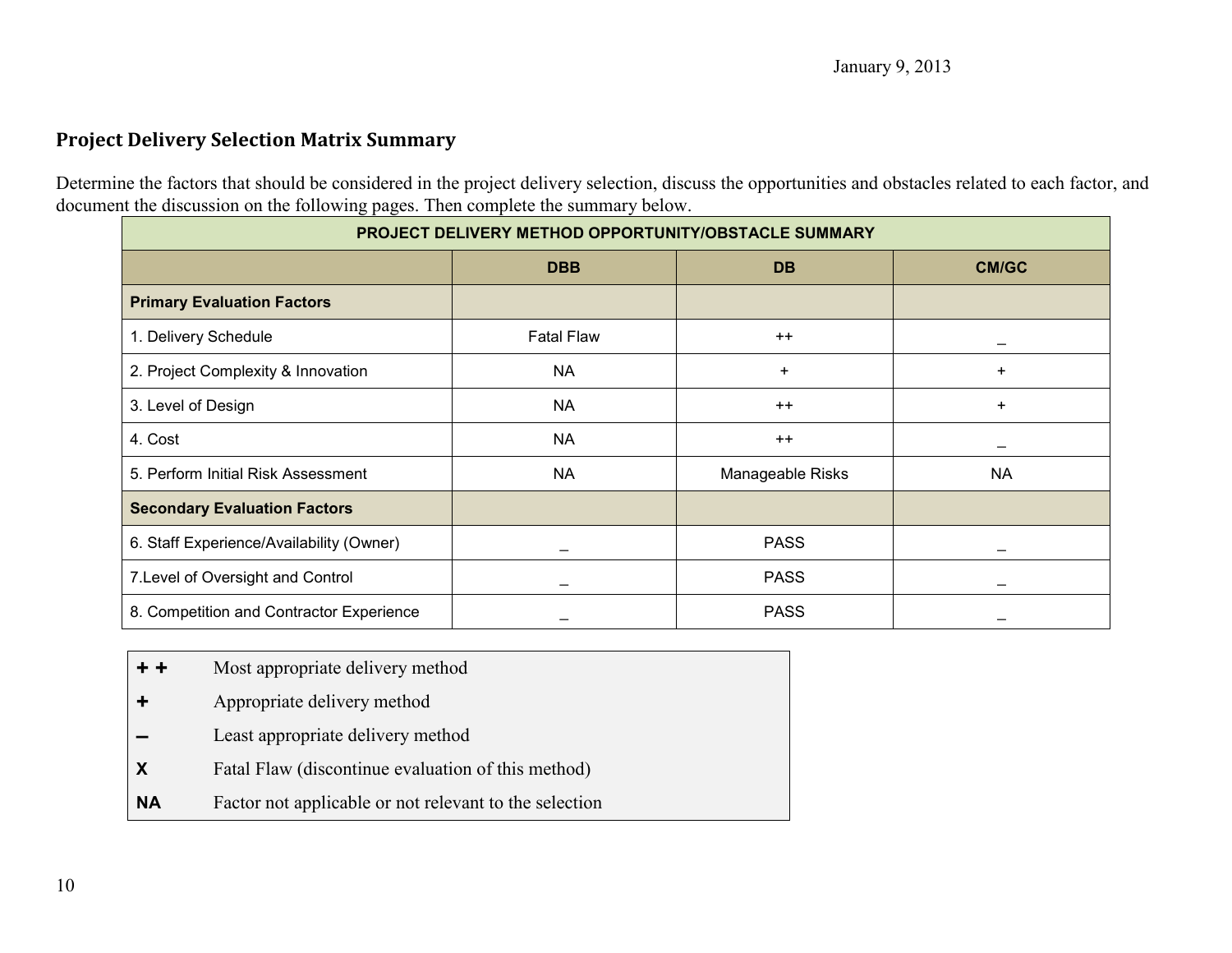# **Project Delivery Selection Matrix Summary Conclusions and Comments:**

Discussion included next steps with FHWA. A financial plan will need to be completed for a project over \$100M. This could be included in consultant scope. If over \$500M, a financial plan will need to go to FHWA HQ for review.

Discussion of MAP21. A VE is not needed for the project. Additional items will need to be included. FHWA will provide these requirements to project staff.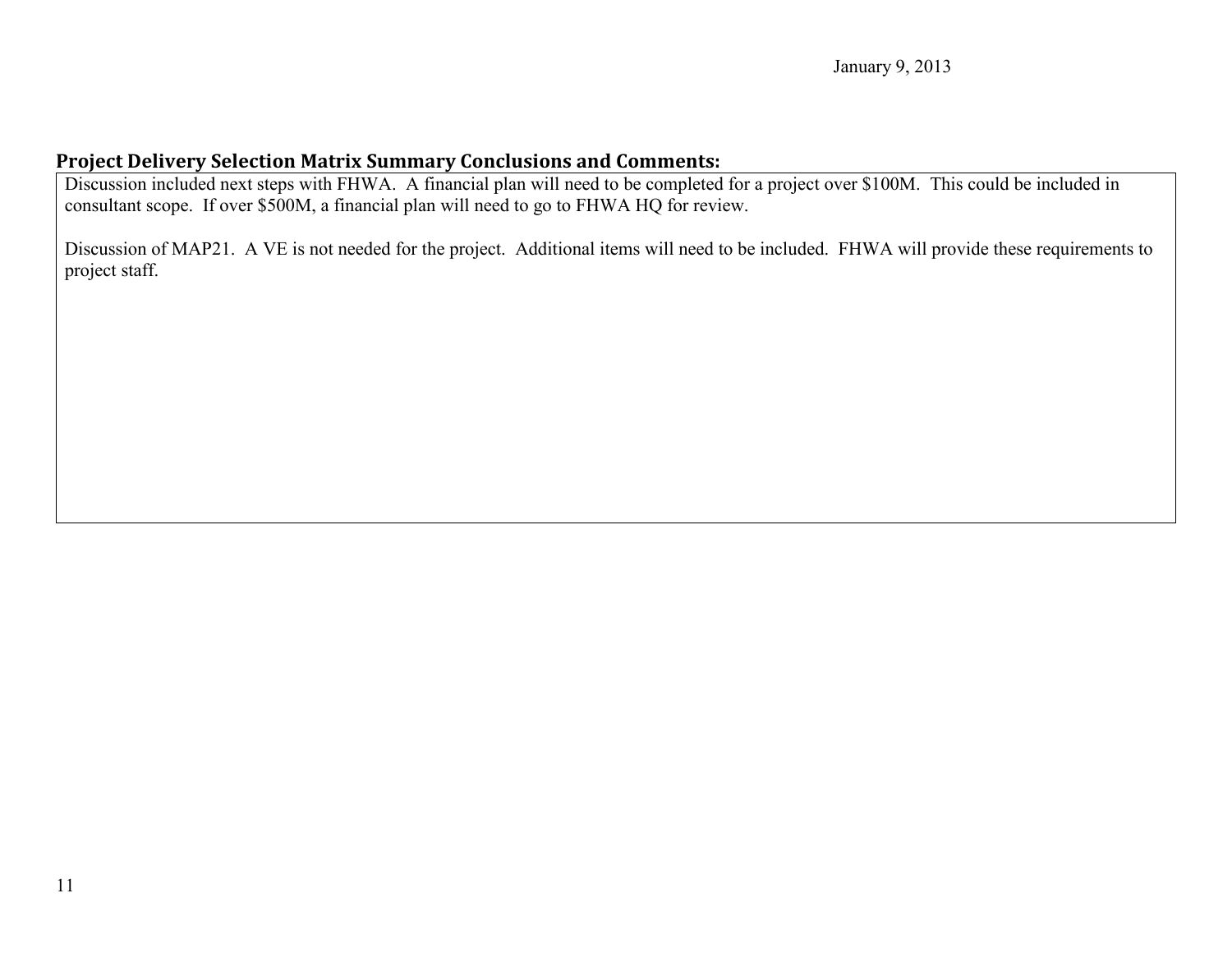# **Workshop Blank Form**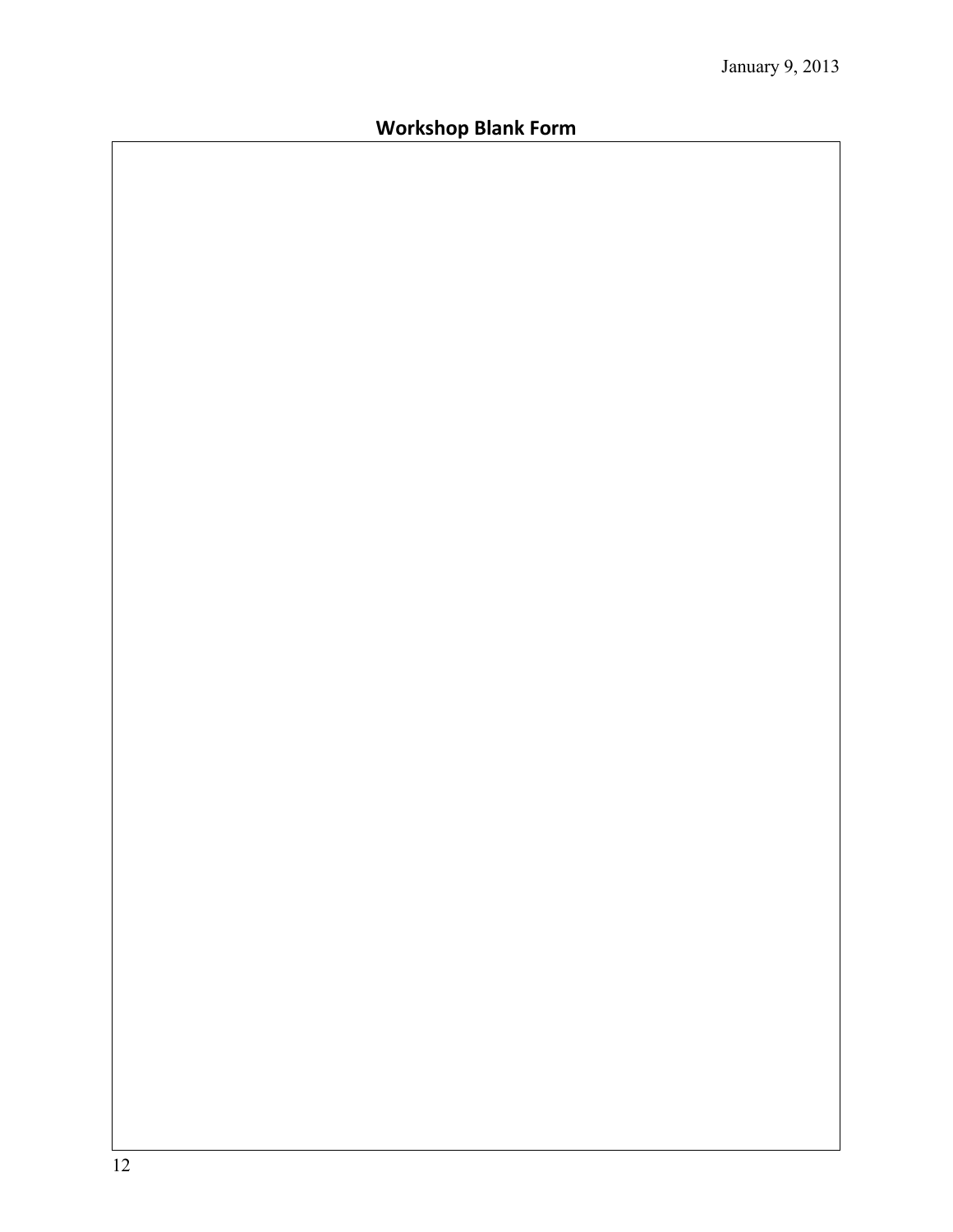## **1) Delivery Schedule**

Delivery schedule is the overall project schedule from scoping through design, construction and opening to the public. Assess time considerations in getting the project started or funding dedicated and assess project completion importance.

| <b>DESIGN-BID-BUILD</b><br>Requires time to perform sequential design and procurement, but if design time is available has the shortest<br>procurement time after the design is complete. |                                           |  |
|-------------------------------------------------------------------------------------------------------------------------------------------------------------------------------------------|-------------------------------------------|--|
| <b>Opportunities</b>                                                                                                                                                                      | <b>Obstacles</b>                          |  |
| Risks are well defined prior to contractor                                                                                                                                                | Time consuming for major project.         |  |
| selection.                                                                                                                                                                                |                                           |  |
|                                                                                                                                                                                           | 24 Month Procurement & Design Time $+/-$  |  |
|                                                                                                                                                                                           | Difficult to design to available funding. |  |
|                                                                                                                                                                                           | Minimal opportunities for innovation.     |  |

## **DESIGN-BUILD**

Can get project under construction before completing design. Parallel process of design and construction can accelerate project delivery schedule; however, procurement time can be lengthy due to the time necessary to develop an adequate RFP, evaluate proposals and provide for a fair, transparent selection process.

| <b>Opportunities</b>                           | <b>Obstacles</b>                            |
|------------------------------------------------|---------------------------------------------|
| Opportunity for Innovation.                    | Minimal design work completed prior to RFP. |
|                                                | This could include more risk for CDOT.      |
| Ability to begin construction quickly $-$ ROW  |                                             |
| acquisition can occur concurrently             |                                             |
| Construct concurrently with design and can     |                                             |
| deliver improvements quickly.                  |                                             |
| Procurement process can begin while finalizing |                                             |
| the plans. Shorter design process.             |                                             |

## **CM/GC**

Quickly gets contractor under contract and under construction to meet funding obligations before completing design. Parallel process of development of contract requirements, design, procurements, and construction can accelerate project schedule. However, schedule can be slowed down by coordinating design-related issues between the CM and designer and by the process of reaching a reasonable Guaranteed Maximum Price (GMP).

| <b>Opportunities</b>                     | <b>Obstacles</b>                                |
|------------------------------------------|-------------------------------------------------|
| Procurement method is shorter than other | Design time is similar to DBB.                  |
| delivery methods.                        |                                                 |
|                                          | Risk of GMP negotiations can compromise         |
|                                          | schedule.                                       |
|                                          | Can be longer process to finalize plans and RFP |
|                                          | process.                                        |
|                                          |                                                 |
|                                          |                                                 |

## **Delivery Schedule Summary**

|                      | <b>DBB</b>        | <b>DB</b> | <b>CM/GC</b> |
|----------------------|-------------------|-----------|--------------|
| 1. Delivery Schedule | <b>Fatal Flaw</b> |           |              |

Notes and Comments: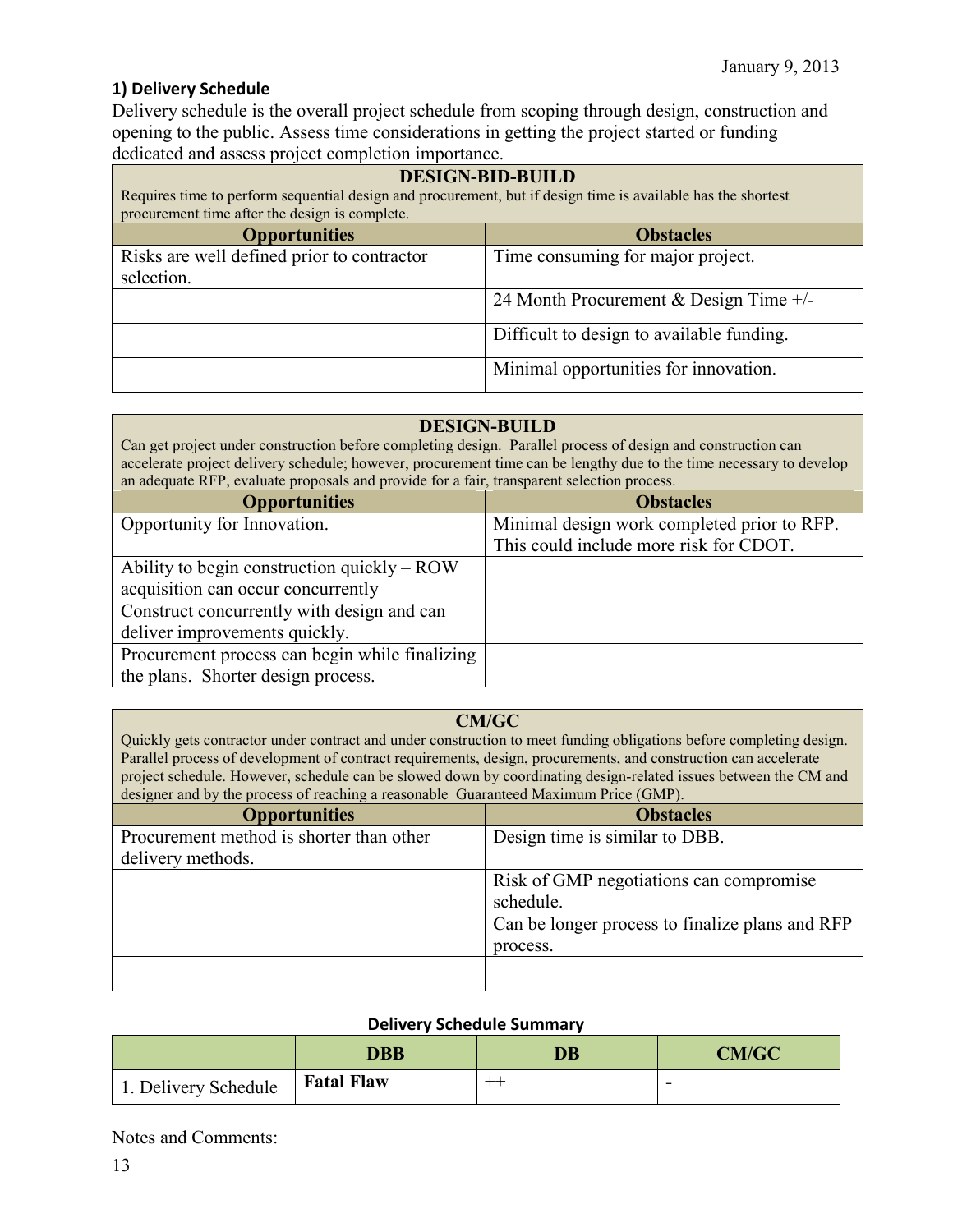Fatal flaw with DBB due to the delivery schedule and difficult to match varied future funding.

## **2) Project Complexity & Innovation**

Project complexity and innovation is the potential applicability of new designs or processes to resolve complex technical issues.

| <b>DESIGN-BID-BUILD</b><br>Allows CDOT to fully resolve complex design issues and qualitatively evaluate designs before procurement of the<br>general contractor. Innovation is provided by CDOT/Consultant expertise and through traditional owner directed<br>processes such as VE studies and contractor bid alternatives. |                  |  |
|-------------------------------------------------------------------------------------------------------------------------------------------------------------------------------------------------------------------------------------------------------------------------------------------------------------------------------|------------------|--|
| <b>Opportunities</b>                                                                                                                                                                                                                                                                                                          | <b>Obstacles</b> |  |
|                                                                                                                                                                                                                                                                                                                               |                  |  |
|                                                                                                                                                                                                                                                                                                                               |                  |  |
|                                                                                                                                                                                                                                                                                                                               |                  |  |
|                                                                                                                                                                                                                                                                                                                               |                  |  |

#### **DESIGN-BUILD**

Incorporates design-builder input into design process through best value selection and contractor proposed Alternate Technical Concepts (ATCs) – which are a cost oriented approach to providing complex and innovative designs. Requires that desired solutions to complex projects be well defined through contract requirements.

| <b>Opportunities</b>                             | <b>Obstacles</b>                                                                                                                                            |
|--------------------------------------------------|-------------------------------------------------------------------------------------------------------------------------------------------------------------|
| ATC strong approach to equal or better value.    | Not enough design to define the Risk (i.e.<br>Fountain Creek). May need to do additional<br>design that is not typical with a DB package to<br>manage risk. |
| Use of goals and innovation will assist with the |                                                                                                                                                             |
| Best Value selection process.                    |                                                                                                                                                             |
| MOT can be integrated into the project early     |                                                                                                                                                             |
| on during design.                                |                                                                                                                                                             |
|                                                  |                                                                                                                                                             |
| Costs can be managed by incorporating the        |                                                                                                                                                             |
| contractor into the design process.              |                                                                                                                                                             |
| Opportunities for innovation through the         |                                                                                                                                                             |
| contractor's input.                              |                                                                                                                                                             |

#### **CM/GC**

Allows independent selection of designer and contractor based on qualifications and other factors to jointly address complex innovative designs through three party collaboration of CDOT, designer and Contractor. Allows for a qualitative (nonprice oriented) design but requires agreement on GMP.

| <b>Opportunities</b>                                       | <b>Obstacles</b>                                |
|------------------------------------------------------------|-------------------------------------------------|
| Allows for owner control of                                | Complex project risks will include additional   |
| designer/contractor process of the project ( <i>i.e.</i> ) | time during design.                             |
| Fountain Creek).                                           |                                                 |
| Defined costs for all quantities.                          | Cannot ensure the project will be competitively |
|                                                            | priced.                                         |
| Opportunities to include stakeholders and                  |                                                 |
| include input through a longer design process.             |                                                 |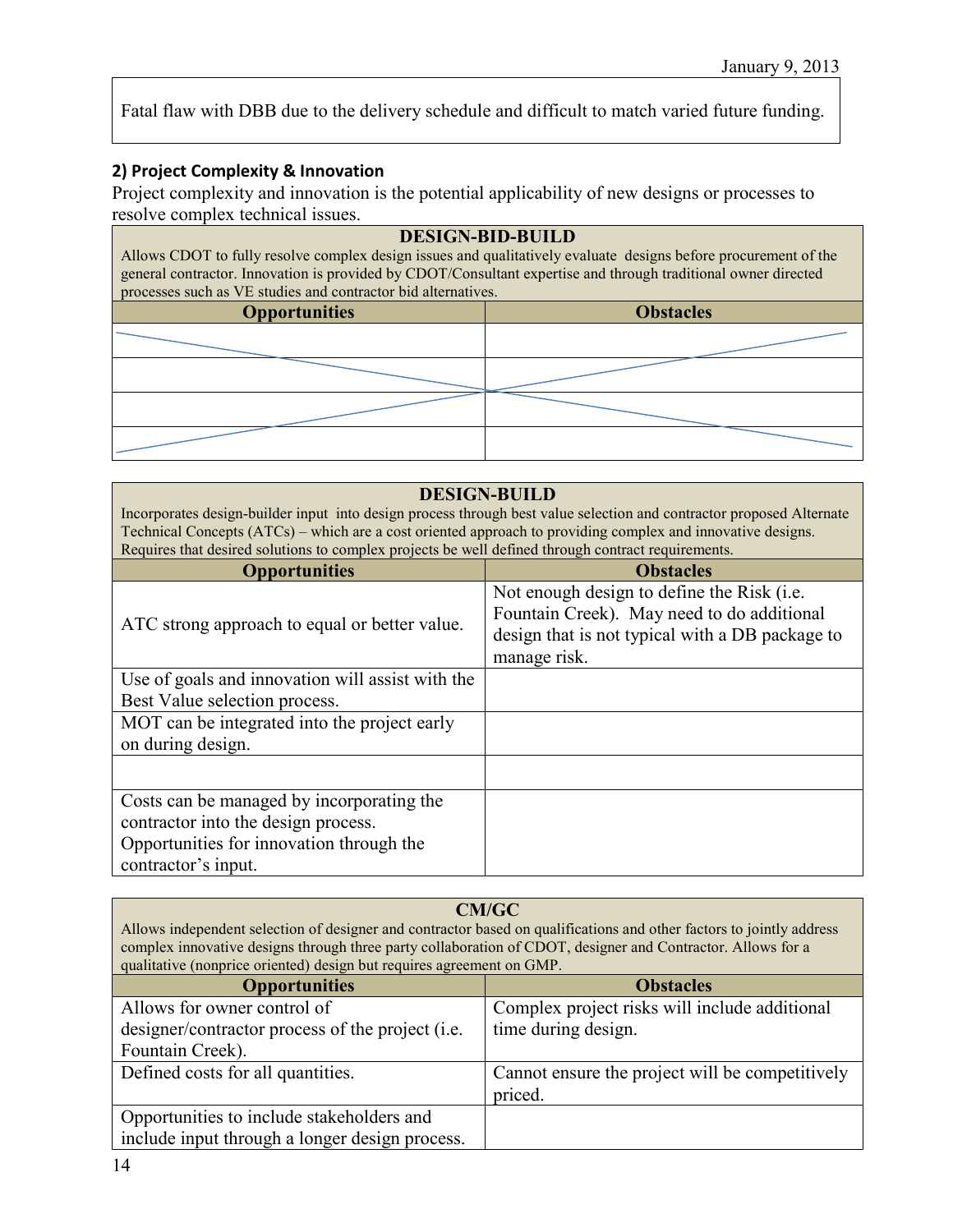| Limiting innovation opportunities to the   |
|--------------------------------------------|
| selected contractor's expertise/abilities. |
| Limited opportunities to include companion |
| projects or add additional scope.          |
| Cannot ensure best value for the project.  |
| Cannot accept ACC for the project.         |

## **Project Complexity & Innovation Summary**

|                            | <b>DBB</b> | <b>DB</b> | <b>CM/GC</b> |
|----------------------------|------------|-----------|--------------|
| 2. Project<br>Complexity & |            |           |              |
|                            |            |           |              |
| Innovation                 |            |           |              |

## Notes and Comments:

Both can deliver the project. More obstacles can be found under CMGC.

## **3) Level of Design**

Level of design is the percentage of design completion at the time of the project delivery procurement

| <b>DESIGN-BID-BUILD</b>                                                 |                  |  |
|-------------------------------------------------------------------------|------------------|--|
| 100% design by CDOT, with CDOT having complete control over the design. |                  |  |
| <b>Opportunities</b>                                                    | <b>Obstacles</b> |  |
|                                                                         |                  |  |
|                                                                         |                  |  |
|                                                                         |                  |  |
|                                                                         |                  |  |

## **DESIGN-BUILD**

Design advanced by CDOT to the level necessary to precisely define contract requirements and properly allocate risk (typically 30% or less).

| <b>Opportunities</b>                          | <b>Obstacles</b>                                  |
|-----------------------------------------------|---------------------------------------------------|
| Design only needs to be advanced to 20% prior | Risk of cost/time if the RFP does not manage      |
| to procurement for DB contractor. Additional  | risk. Can include additional costs to the project |
| elements/design needs to completed to         | if the RFP does not clearly identify owners       |
| adequately manage risk.                       | requirements.                                     |
| Stakeholder input can be accommodated         |                                                   |
| during the design.                            |                                                   |
| Allows for more contractor innovation and     |                                                   |
| input on constructability of structures.      |                                                   |
| Provides better value over CMGC due to the    |                                                   |
| number of contractors providing input.        |                                                   |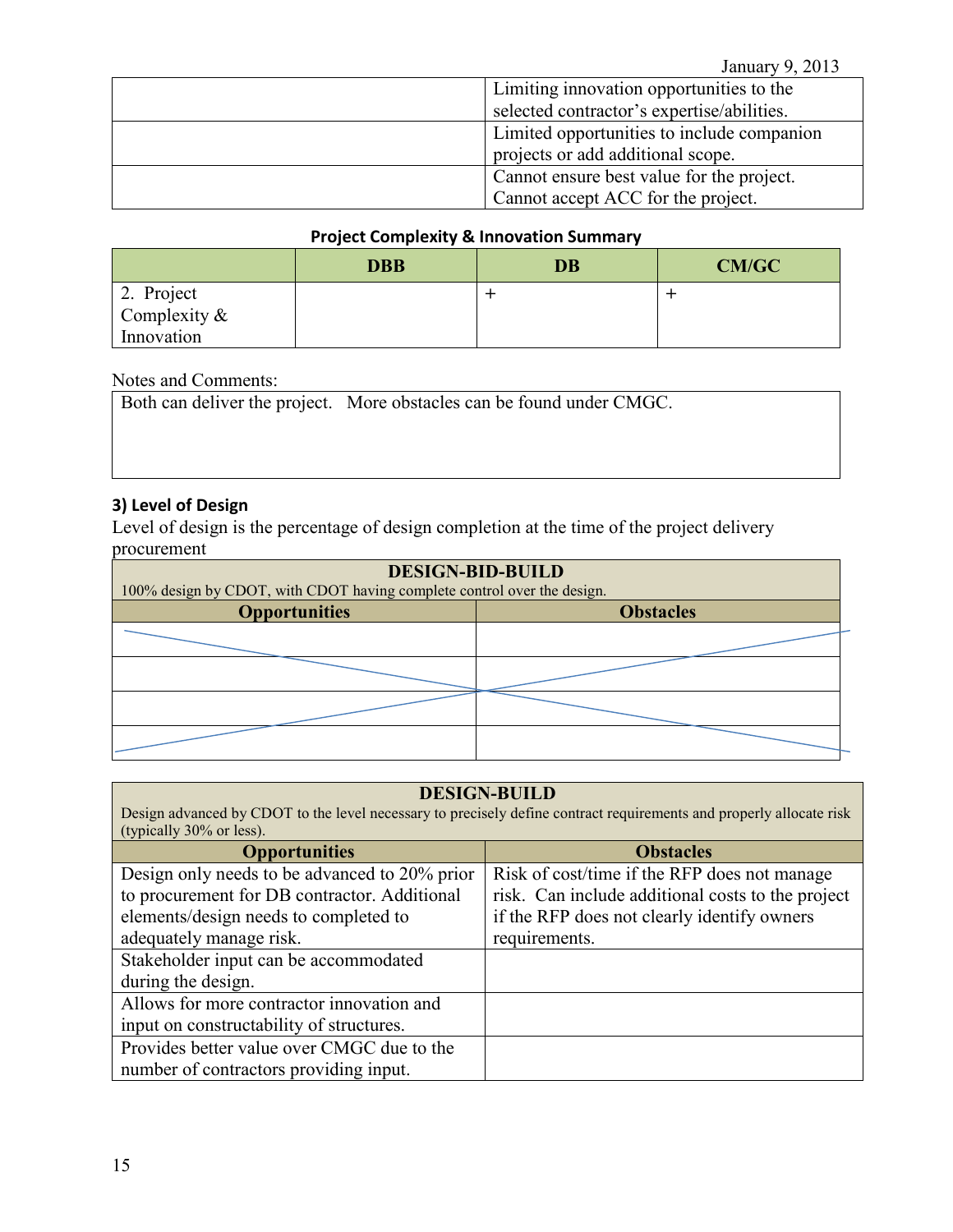## **CM/GC**

Can utilize a lower level of design prior to procurement of the CM/GC and then joint collaboration of CDOT, designer, and CM/GC in the further development of the design. Iterative nature of design process risks extending the project schedule.

| <b>Opportunities</b>                                                                     | <b>Obstacles</b>                                             |  |  |
|------------------------------------------------------------------------------------------|--------------------------------------------------------------|--|--|
| Owner's requirements/design issues can be<br>well defined prior to contractor selection. | More time is needed during design.                           |  |  |
|                                                                                          | Specific funding has not been identified for the<br>project. |  |  |
|                                                                                          |                                                              |  |  |
|                                                                                          |                                                              |  |  |

#### **Level of Design Summary**

|                    | <b>DBB</b> | DB    | <b>CM/GC</b> |
|--------------------|------------|-------|--------------|
| 3. Level of Design | <b>NA</b>  | $+ +$ |              |

#### Notes and Comments:

## **4) Cost**

Project cost is the financial process related to meeting budget restrictions, early and precise cost estimation, and control of project costs.

#### **DESIGN-BID-BUILD**

| Competitive bidding provides a low cost construction for a fully defined scope of work. Costs accuracy limited until<br>design is completed. More likelihood of cost change orders due to contractor having no design responsibility. |                  |  |
|---------------------------------------------------------------------------------------------------------------------------------------------------------------------------------------------------------------------------------------|------------------|--|
| <b>Opportunities</b>                                                                                                                                                                                                                  | <b>Obstacles</b> |  |
|                                                                                                                                                                                                                                       |                  |  |
|                                                                                                                                                                                                                                       |                  |  |
|                                                                                                                                                                                                                                       |                  |  |
|                                                                                                                                                                                                                                       |                  |  |

## **DESIGN-BUILD**

Designer-builder collaboration and ATCs can provide a cost-efficient response to project goals. Costs are determined with design-build proposal, early in design process. Allows a variable scope bid to match a fixed budget. Poor risk allocation can result in high contingencies.

| <b>Opportunities</b>                            | <b>Obstacles</b>                                 |  |
|-------------------------------------------------|--------------------------------------------------|--|
| Collaboration with the contractor during design | Limited design may affect overall project costs. |  |
| may assist with better costs.                   |                                                  |  |
| Maximizing available scope/funding through      |                                                  |  |
| best value process/ACC's.                       |                                                  |  |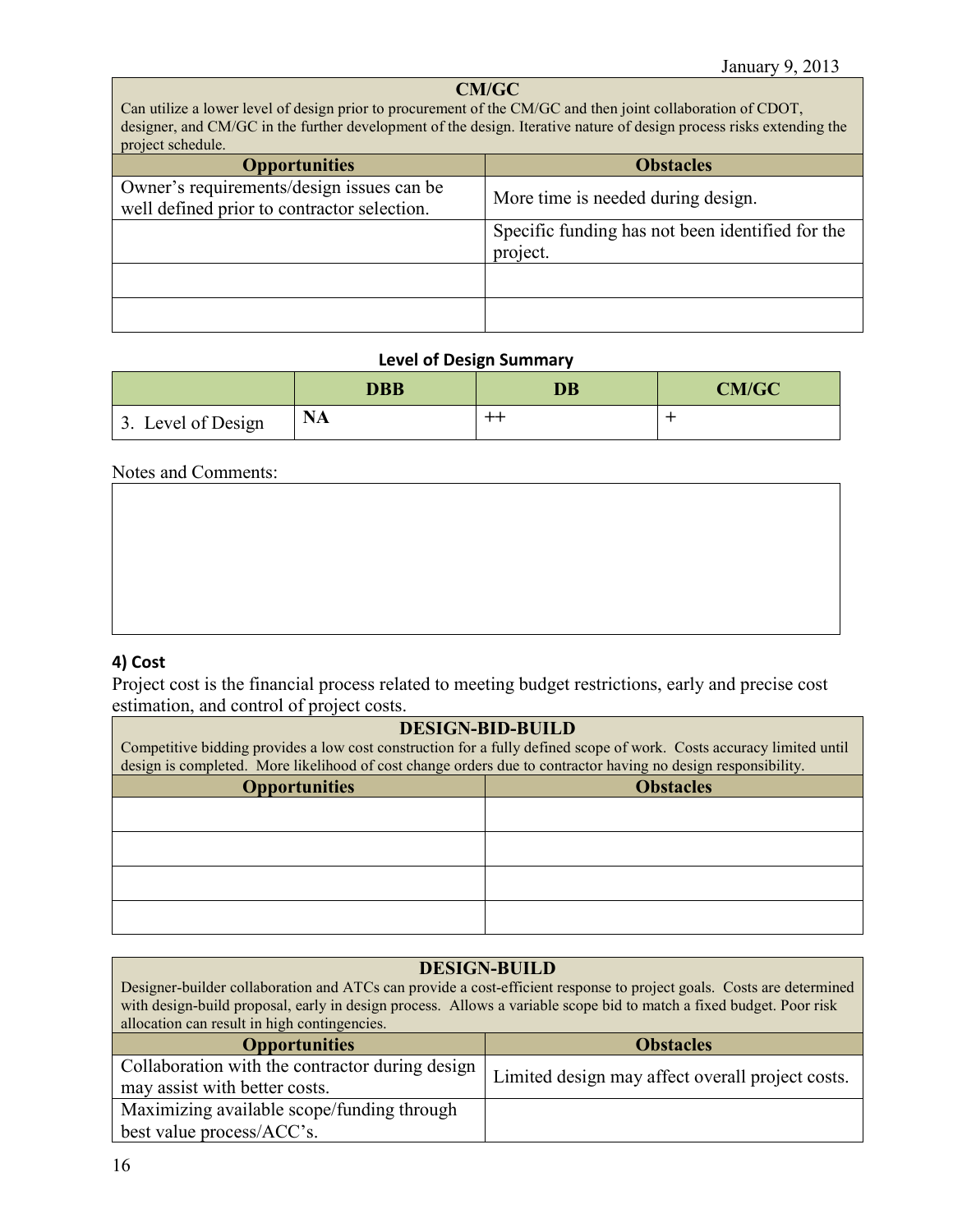| CM/GC<br>CDOT/designer/contractor collaboration to reduce risk pricing can provide a low cost project however non-<br>competitive negotiated GMP introduces price risk. Good flexibility to design to a budget.                                          |  |  |
|----------------------------------------------------------------------------------------------------------------------------------------------------------------------------------------------------------------------------------------------------------|--|--|
| <b>Obstacles</b>                                                                                                                                                                                                                                         |  |  |
| Not enough funds available to complete design<br>process at this time. Preconstruction fee can<br>not be defined because the overall construction<br>budget has not been defined.<br>Not able to get a competitive price over design<br>build processes. |  |  |
|                                                                                                                                                                                                                                                          |  |  |

#### **Cost Summary**

|            | <b>DBB</b>            | <b>DB</b> | <b>CM/GC</b> |
|------------|-----------------------|-----------|--------------|
| Cost<br>4. | $\mathbf{N}$ .<br>NA. | --        | -            |

Notes and Comments:

## **5) Initial Risk Assessment**

Risk is an uncertain event or condition that, if it occurs, has a negative effect on a project's objectives. Risk allocation is the assignment of unknown events or conditions to the party that can best manage them. An initial assessment of project risks is important to ensure the selection of the delivery method that can properly address them. An approach that focuses on a fair allocation of risk will be most successful. Refer to risk discussion and checklists in appendix B.

#### **DESIGN-BID-BUILD**

Risk allocation for design-bid-build best is understood by the industry, but requires that most design-related risks and third party risks be resolved prior to procurement to avoid costly contractor contingency pricing and change orders and claims.

| <b>Opportunities</b> | <b>Obstacles</b> |  |
|----------------------|------------------|--|
|                      |                  |  |
|                      |                  |  |
|                      |                  |  |
|                      |                  |  |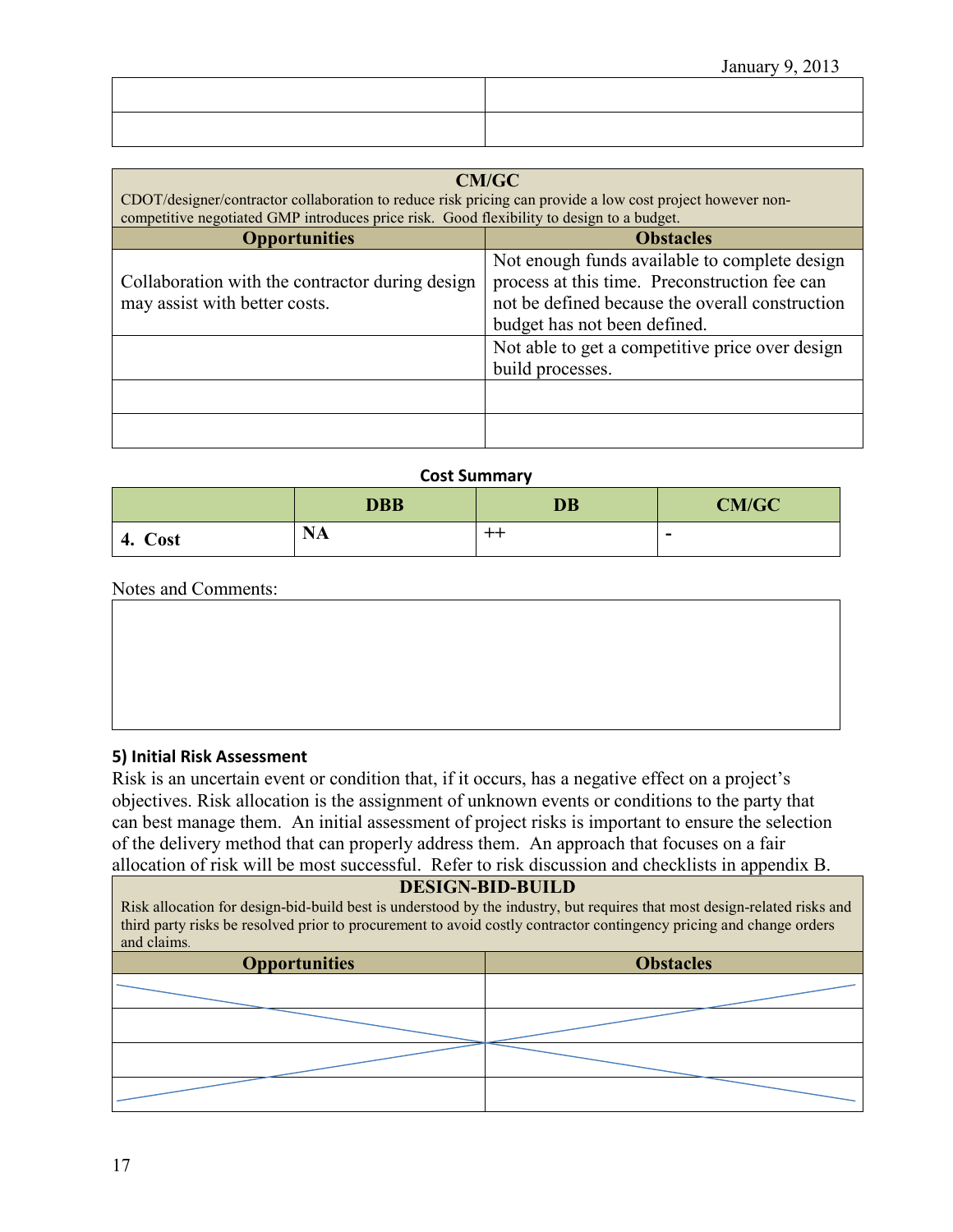## **DESIGN-BUILD**

Provides opportunity to properly allocate risks to the party best able to manage them, but requires risks allocated to design-builder to be well defined to minimize contractor contingency pricing of risks.

| <b>Opportunities</b>                                | <b>Obstacles</b>                                           |
|-----------------------------------------------------|------------------------------------------------------------|
| Sufficient time to adequately assess site           | 3 <sup>rd</sup> Party agreements (stakeholders) need to be |
| condition risks.                                    | addressed. Maybe lengthy process.                          |
| Most risk with the design will be included in       | Hazardous material investigations will need to             |
| the RFP ( <i>i.e.</i> survey, geotechnical, utility | be included (includes junk yard). This will be             |
| relocations, structuraletc.)                        | investigated and included in the RFP.                      |
| Can define schedule and delivery.                   |                                                            |
| Can define LOS.                                     |                                                            |

## **CM/GC**

Provides opportunity for CDOT, designer, and contractor to collectively identify and minimize project risks, and allocate risk to appropriate party. Has potential to minimize contractor contingency pricing of risk, but can lose the element of competition in pricing.

| element of component in priemg.          |  |  |
|------------------------------------------|--|--|
| <b>Obstacles</b><br><b>Opportunities</b> |  |  |
|                                          |  |  |
|                                          |  |  |
|                                          |  |  |
|                                          |  |  |

#### **Initial Risk Assessment Summary**

|                                   | DBB       | $\overline{\mathbf{D}}\mathbf{B}$ | <b>CM/GC</b> |
|-----------------------------------|-----------|-----------------------------------|--------------|
| <b>Initial Risk</b><br>Assessment | <b>NA</b> | Manageable Risks                  | NA           |

Notes and Comments:

Design build has been selected through the first four exercises. Traffic and stakeholder input will need to be managed throughout the process. Public/Casinos/Westside Neighborhoods/City of Colorado Springs/Teller County community's expectations will need to be managed through public outreach.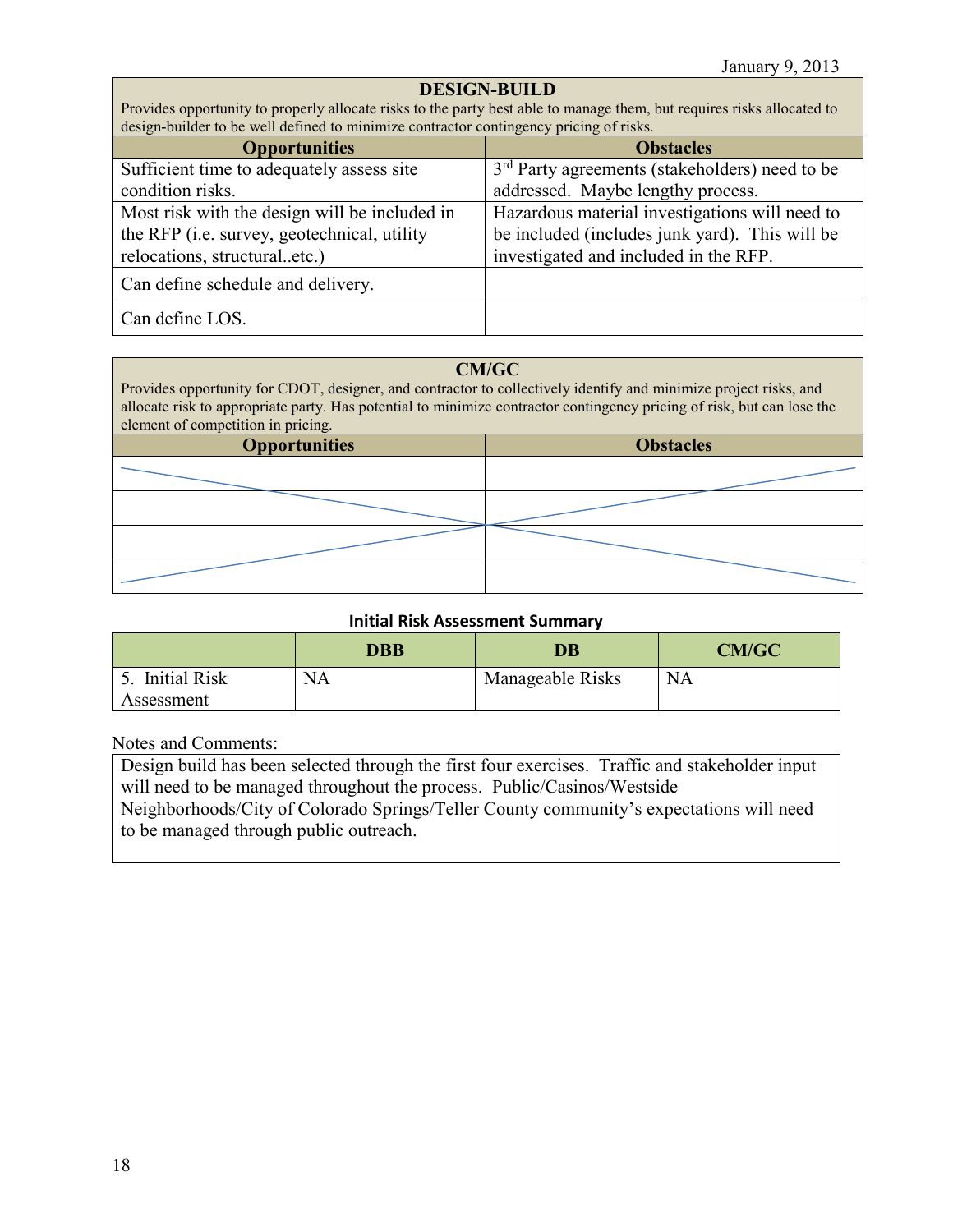## **6) Staff Experience/Availability**

Owner staff experience and availability as it relates to the project delivery methods in question.

#### **DESIGN-BID-BUILD**

Technical and management resources necessary to perform the design and plan development. Resource needs can be more spread out.

| <b>Opportunities</b> | <b>Obstacles</b> |  |
|----------------------|------------------|--|
|                      |                  |  |
|                      |                  |  |
|                      |                  |  |
|                      |                  |  |

#### **DESIGN-BUILD**

Technical and management resources and expertise necessary to develop the RFQ and RFP and administrate the procurement. Concurrent need for both design and construction resources to oversee the implementation.

| <b>Opportunities</b> | <b>Obstacles</b> |  |
|----------------------|------------------|--|
|                      |                  |  |
|                      |                  |  |
|                      |                  |  |
|                      |                  |  |
|                      |                  |  |

| <b>CM/GC</b><br>Strong, committed CDOT project management resources are important for success of the CM/GC process. Resource<br>needs are similar to DBB except CDOT must coordinate CM's input with the project designer and be prepared for<br>GMP negotiations. |  |  |
|--------------------------------------------------------------------------------------------------------------------------------------------------------------------------------------------------------------------------------------------------------------------|--|--|
| <b>Opportunities</b><br><b>Obstacles</b>                                                                                                                                                                                                                           |  |  |
|                                                                                                                                                                                                                                                                    |  |  |
|                                                                                                                                                                                                                                                                    |  |  |
|                                                                                                                                                                                                                                                                    |  |  |
|                                                                                                                                                                                                                                                                    |  |  |

## **Staff Experience/Availability Summary**

|                                      | DBB       | $\overline{\text{DB}}$ | CM/GC     |
|--------------------------------------|-----------|------------------------|-----------|
| 6. Staff Experience/<br>Availability | <b>NA</b> | <b>PASS</b>            | <b>NA</b> |

## Notes and Comments:

Region 2 staff and selected consultant will include the appropriate level of expertise to assist with the RFP development. QA/QC will be determined at a later date.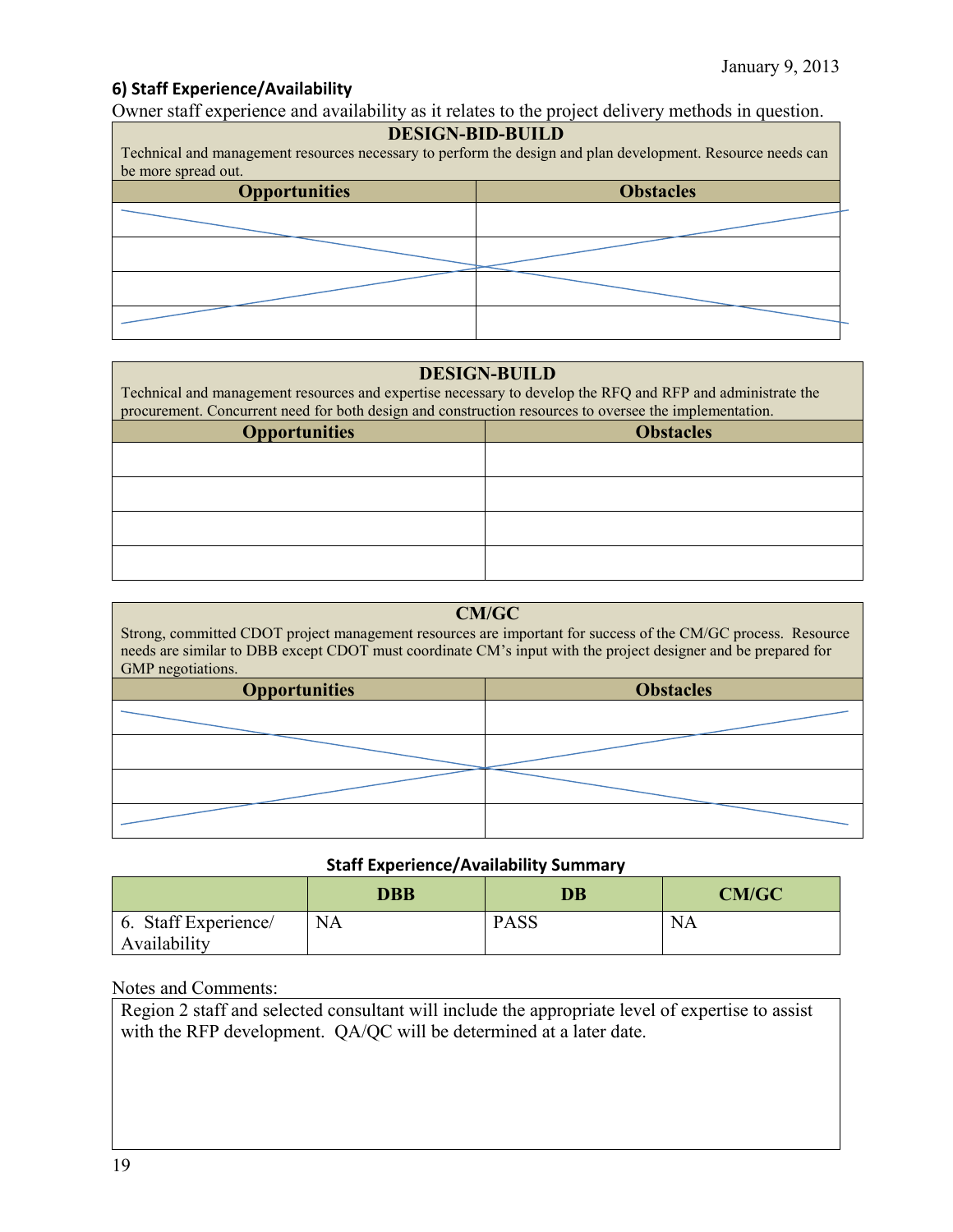# **7) Level of Oversight and Control**

Level of oversight involves the amount of agency staff required to monitor the design or construction, and amount of agency control over the delivery process

| <b>DESIGN-BID-BUILD</b>                                     |  |  |
|-------------------------------------------------------------|--|--|
| Full control over a linear design and construction process. |  |  |
| <b>Obstacles</b><br><b>Opportunities</b>                    |  |  |
|                                                             |  |  |
|                                                             |  |  |
|                                                             |  |  |
|                                                             |  |  |

#### **DESIGN-BUILD**

Less control over the design (design desires must be written into the RFP contract requirements). Generally less control over the construction process (design-builder often has QA responsibilities).

| <b>Opportunities</b> | <b>Obstacles</b> |  |
|----------------------|------------------|--|
|                      |                  |  |
|                      |                  |  |
|                      |                  |  |
|                      |                  |  |
|                      |                  |  |

#### CM/GC

Most control by CDOT over both the design, and construction, and control over a collaborative owner/designer/contractor project team

| <b>Opportunities</b> | <b>Obstacles</b> |  |
|----------------------|------------------|--|
|                      |                  |  |
|                      |                  |  |
|                      |                  |  |
|                      |                  |  |

## **Level of Oversight and Control Summary**

|                                           | DBB | $\overline{\mathbf{D}}\mathbf{B}$ | <b>CM/GC</b> |
|-------------------------------------------|-----|-----------------------------------|--------------|
| 7. Level of Oversight   NA<br>and Control |     | Pass                              | NA           |

## Notes and Comments: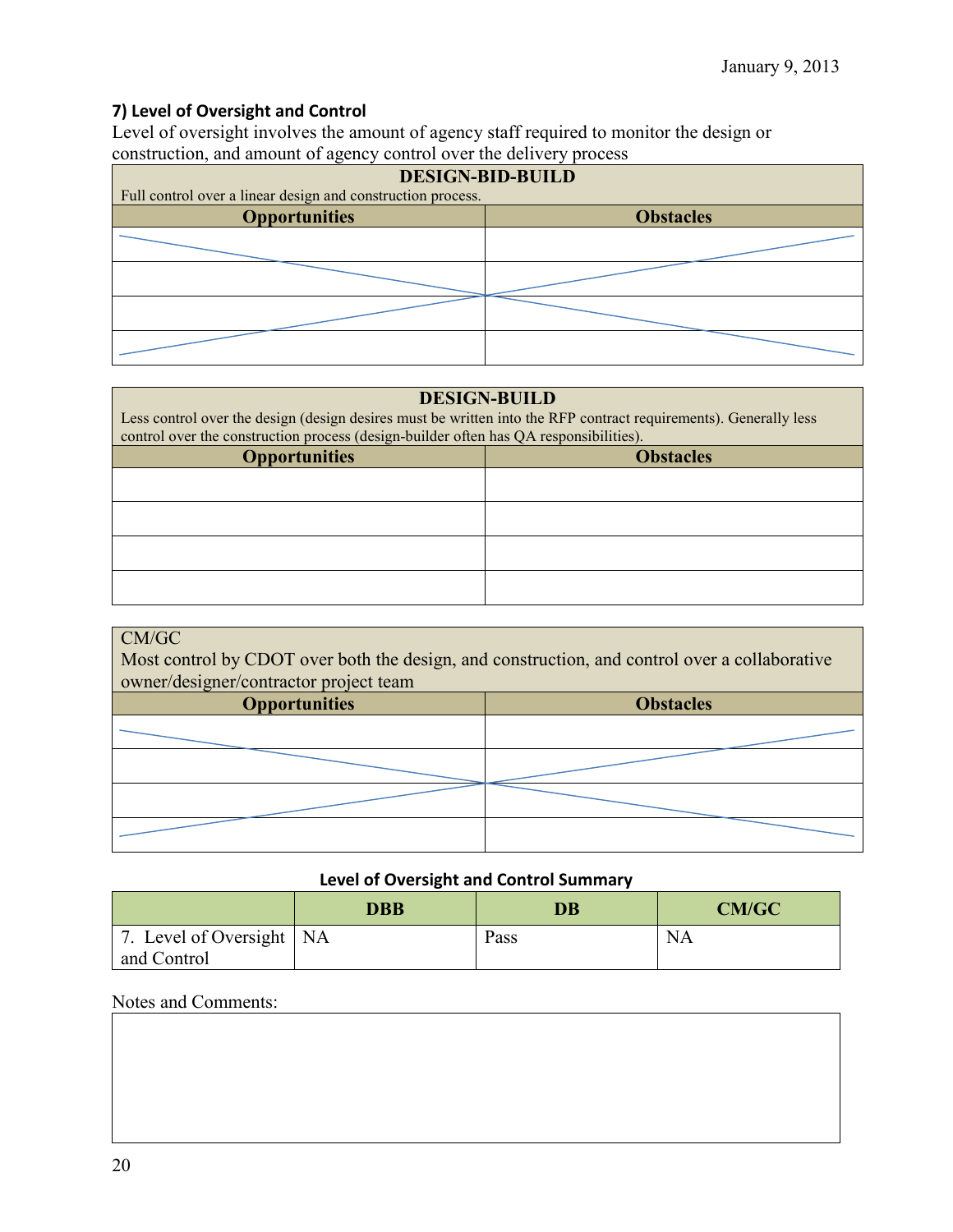# **8) Competition and Contractor Experience**

Competition and availability refers to the level of competition, experience and availability in the market place and its capacity for the project.

| <b>DESIGN-BID-BUILD</b>                                                                                         |                  |  |
|-----------------------------------------------------------------------------------------------------------------|------------------|--|
| High level of competition, but GC selection is based solely on low price. High level of marketplace experience. |                  |  |
| <b>Opportunities</b>                                                                                            | <b>Obstacles</b> |  |
|                                                                                                                 |                  |  |
|                                                                                                                 |                  |  |
|                                                                                                                 |                  |  |
|                                                                                                                 |                  |  |

| <b>DESIGN-BUILD</b>               |                                                                                                                       |  |  |
|-----------------------------------|-----------------------------------------------------------------------------------------------------------------------|--|--|
|                                   | Allows for a balance of price and non-price factors in the selection process. Medium level of marketplace experience. |  |  |
| Opportunities<br><b>Obstacles</b> |                                                                                                                       |  |  |
|                                   |                                                                                                                       |  |  |
|                                   |                                                                                                                       |  |  |
|                                   |                                                                                                                       |  |  |
|                                   |                                                                                                                       |  |  |

| <b>CM/GC</b><br>Allows for the selection of the single most qualified contractor, but GMP can limit price competition. Low level of<br>marketplace experience. |           |  |  |
|----------------------------------------------------------------------------------------------------------------------------------------------------------------|-----------|--|--|
| Opportunities                                                                                                                                                  | Obstacles |  |  |
|                                                                                                                                                                |           |  |  |
|                                                                                                                                                                |           |  |  |
|                                                                                                                                                                |           |  |  |
|                                                                                                                                                                |           |  |  |

## **Competition and Contractor Experience Summary**

|                                                | <b>DBB</b> | <b>DB</b> | <b>CM/GC</b> |
|------------------------------------------------|------------|-----------|--------------|
| 8. Competition and<br>Contractor<br>Experience | <b>NA</b>  | Pass      | <b>NA</b>    |

Notes and Comments:

Local contractors/contractor community has shown that they have the ability to manage this level/complexity of the project. Quality has become important in the best value selection.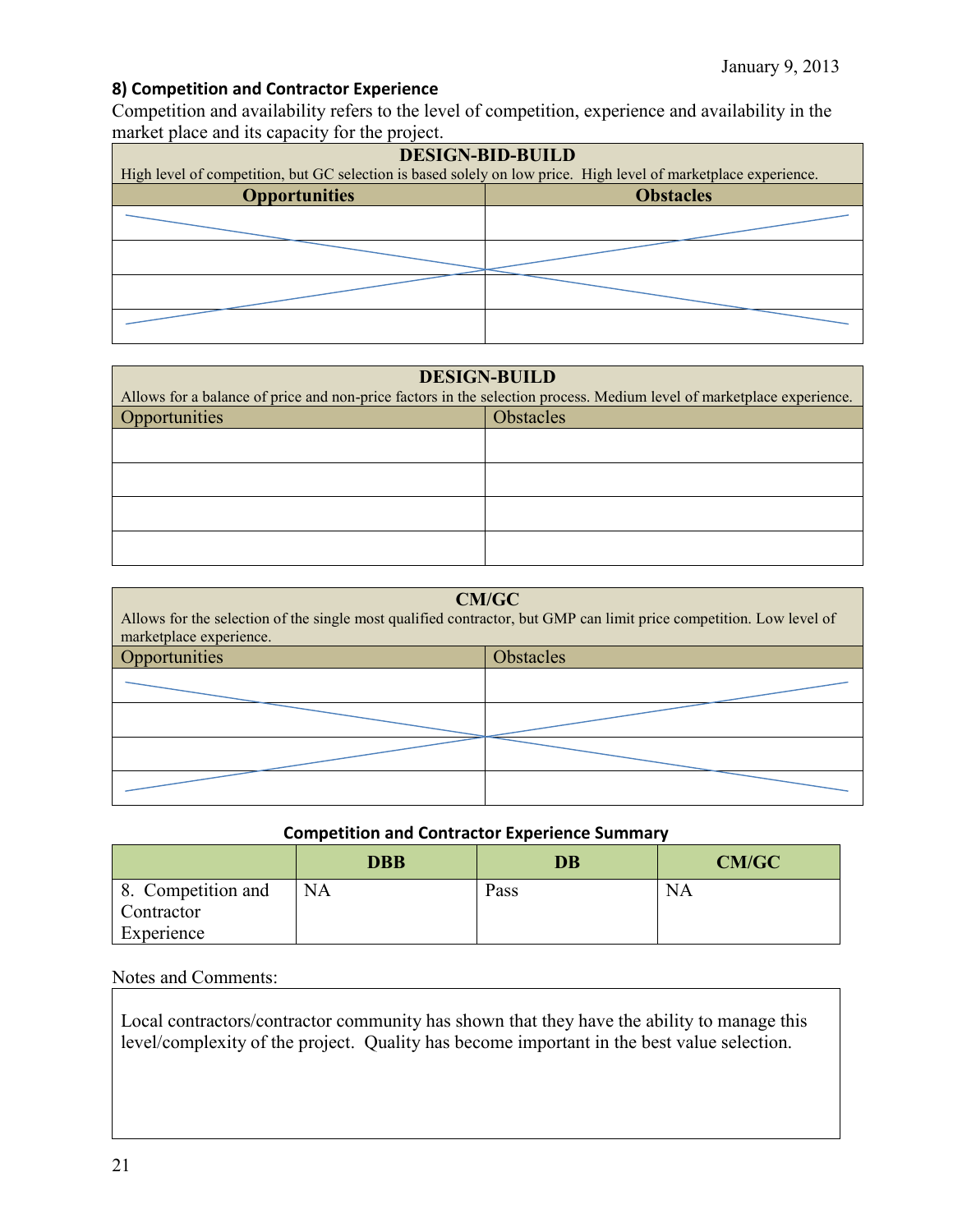# **APPENDIX**

# **Opportunity and Obstacle Checklists (With Project Risk Assessment Discussion and Checklists)**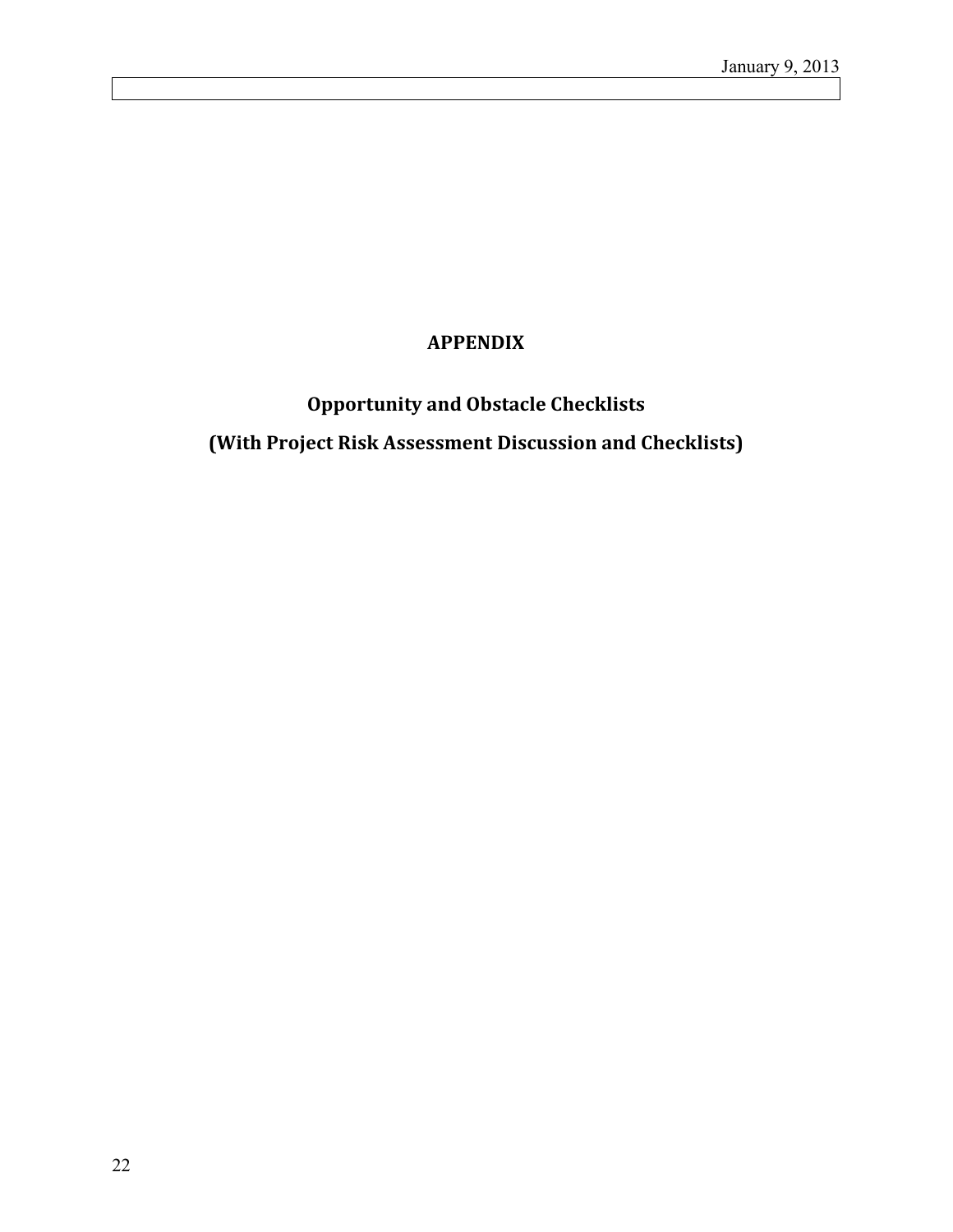# **1) Delivery Schedule Checklist**

| <b>DESIGN-BID-BUILD</b>                                                       |                                                                                    |  |  |
|-------------------------------------------------------------------------------|------------------------------------------------------------------------------------|--|--|
| <b>Opportunities</b>                                                          | <b>Obstacles</b>                                                                   |  |  |
| Schedule is more predictable and more<br>manageable                           | Requires time to perform a linear design-bid-<br>construction process              |  |  |
| Milestones can be easier to define<br>Projects can more easily be "shelved"   | Design and construction schedules can be<br>unrealistic due to lack industry input |  |  |
| Shortest procurement period                                                   | Errors in design lead to change orders and<br>$\Box$                               |  |  |
| Elements of design can be advanced prior to<br>permitting, construction, etc. | schedule delays<br>Low bid selection may lead to potential delays                  |  |  |
| Time to communicate/discuss design with<br>stakeholders                       | and other adverse outcomes.                                                        |  |  |

|        | <b>DESIGN-BUILD</b>                               |                  |                                                |
|--------|---------------------------------------------------|------------------|------------------------------------------------|
|        | Opportunities                                     | <b>Obstacles</b> |                                                |
| $\Box$ | Potential to accelerate schedule through parallel | π                | Request for proposal development and           |
|        | design-build process                              |                  | procurement can be intensive                   |
|        | Shifting schedule risk to DB team                 |                  | Undefined events or conditions found after     |
|        | Encumbers construction funds more quickly         |                  | procurement, but during design can impact      |
|        | Industry input into design and schedule           |                  | schedule and cost                              |
|        | Fewer chances for disputes between agency and     | σ                | Time required to define technical requirements |
|        | design-builders                                   |                  | and expectations through RFP development can   |
| □      | More efficient procurement of long-lead items     |                  | be intensive                                   |
| ⊓      | Ability to start construction before entire       |                  | Time required to gain acceptance of quality    |
|        | design, ROW, etc. is complete (i.e., phased       |                  | program                                        |
|        | design)                                           |                  | Requires agency and stakeholder commitments    |
| $\Box$ | Allows innovation in resource loading and         |                  | to an expeditious review of design             |
|        | scheduling by DB team                             |                  |                                                |

|        | CM/GC                                                                                                                                              |             |                                                                                                                 |  |
|--------|----------------------------------------------------------------------------------------------------------------------------------------------------|-------------|-----------------------------------------------------------------------------------------------------------------|--|
|        | Opportunities                                                                                                                                      | Obstacles   |                                                                                                                 |  |
| $\Box$ | Ability to start construction before entire<br>design, ROW, etc. is complete (i.e., phased<br>design)                                              | $\Box$<br>□ | Potential for not reaching GMP and substantially<br>delaying schedule<br>GMP negotiation can delay the schedule |  |
|        | More efficient procurement of long-lead items<br>Early identification and resolution of design<br>and construction issues (e.g., utility, ROW, and | $\Box$      | Designer-contractor-agency disagreements can<br>add delays<br>Strong agency management is required to           |  |
|        | earthwork)<br>Can provide a shorter procurement schedule<br>than DB                                                                                |             | control schedule                                                                                                |  |
|        | Team involvement for schedule optimization                                                                                                         |             |                                                                                                                 |  |
|        | Continuous constructability review and VE                                                                                                          |             |                                                                                                                 |  |
|        | Maintenance of Traffic improves with<br>contractor inputs                                                                                          |             |                                                                                                                 |  |
| ⊓      | Contractor input for phasing, constructability<br>and traffic control may reduce overall schedule                                                  |             |                                                                                                                 |  |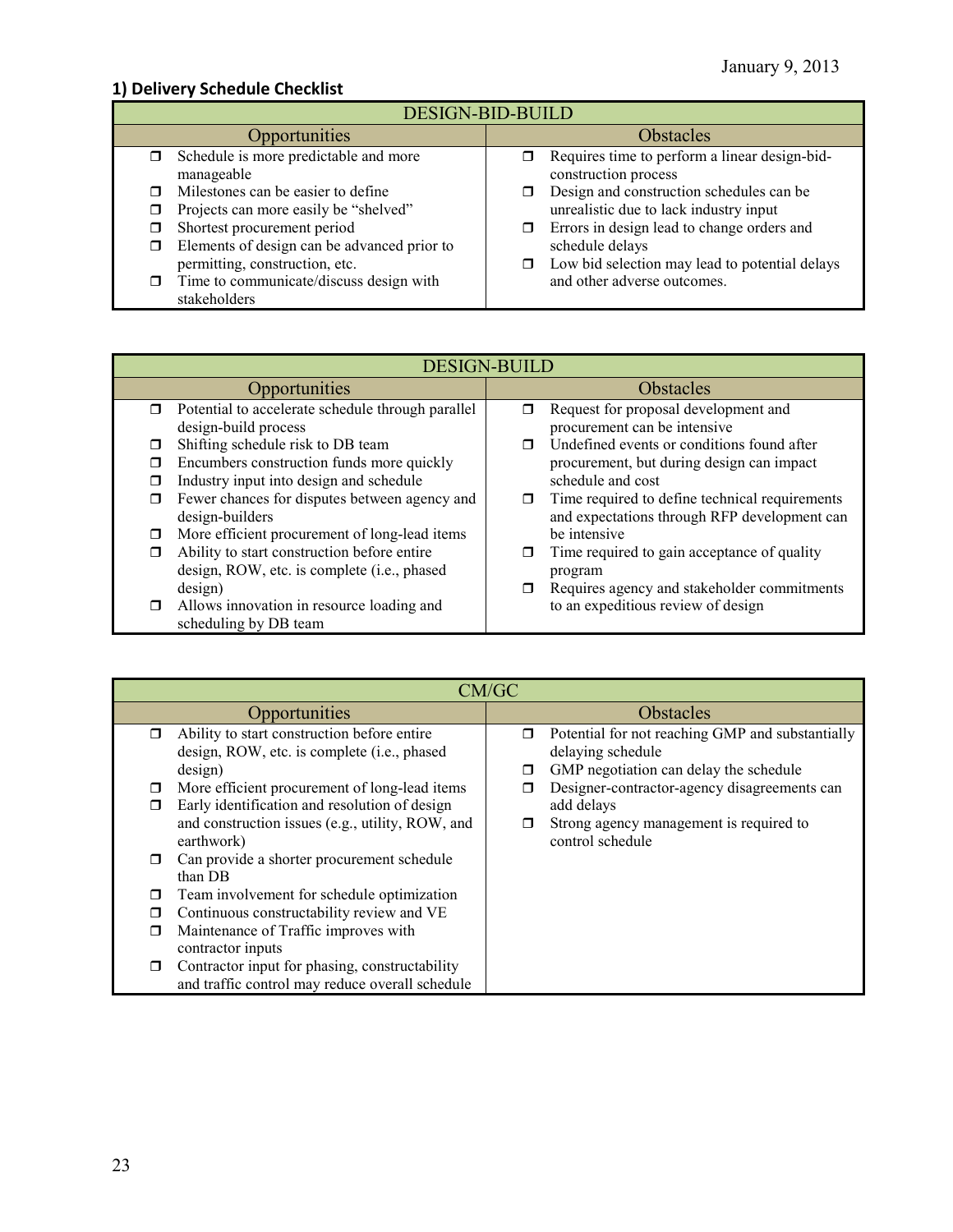# **2) Project Complexity & Innovation Checklist**

| <b>DESIGN-BID-BUILD</b> |                                                         |                  |                                                |
|-------------------------|---------------------------------------------------------|------------------|------------------------------------------------|
|                         | Opportunities                                           | <b>Obstacles</b> |                                                |
|                         | $\Box$ CDOT can have more control of design of          |                  |                                                |
|                         | complex projects                                        |                  | Innovations can add cost or time and restrain  |
| σ.                      | CDOT& consultant expertise can select                   |                  | contractor's benefits                          |
|                         | innovation independently of contractor abilities        | □                | No contractor input to optimize costs          |
|                         | Opportunities for value engineering studies             |                  | Limited flexibility for integrated design and  |
|                         | during design, more time for design solutions           |                  | construction solutions (limited to             |
| α.                      | Aids in consistency and maintainability                 |                  | constructability)                              |
| 0                       | Full control in selection of design expertise           | ⊓                | Difficult to assess construction time and cost |
|                         | Complex design can be resolved and<br>competitively bid |                  | due to innovation                              |

|        | <b>DESIGN-BUILD</b>                                                                         |                  |                                                                                                    |
|--------|---------------------------------------------------------------------------------------------|------------------|----------------------------------------------------------------------------------------------------|
|        | <b>Opportunities</b>                                                                        | <b>Obstacles</b> |                                                                                                    |
| $\Box$ | Designer and contractor collaborate to optimize<br>means and methods and enhance innovation | ⊓                | Requires desired solutions to complex designs to<br>be well defined through technical requirements |
| $\Box$ | Opportunity for innovation through draft RFP,                                               |                  | (difficult to do)                                                                                  |
|        | best value and ATC processes                                                                |                  | Qualitative designs are difficult to define                                                        |
| σ      | Can use best-value procurement to select<br>design-builder with best qualifications         |                  | (example. aesthetics)<br>Risk of time or cost constraints on designer                              |
| ⊓      | Constructability and VE inherent in process                                                 |                  | inhibiting innovation                                                                              |
|        | Early team integration                                                                      | □                | Some design solutions might be too innovative                                                      |
|        | Sole point of responsibility                                                                |                  | or unacceptable                                                                                    |
|        |                                                                                             |                  | Quality assurance for innovative processes are<br>difficult to define in RFP                       |

|   | CM/GC                                            |   |                                                 |  |
|---|--------------------------------------------------|---|-------------------------------------------------|--|
|   | Opportunities                                    |   | <b>Obstacles</b>                                |  |
|   | Highly innovative process through 3 party        | ⊓ | Process depends on designer/CM relationship     |  |
|   | collaboration                                    |   | No contractual relationship between             |  |
|   | Allows for owner control of a                    |   | designer/CM                                     |  |
|   | designer/contractor process for developing       |   | Innovations can add cost or time                |  |
|   | innovative solutions                             |   | Scope additions can be difficult to manage      |  |
| □ | Allows for an independent selection of the best  |   | Preconstruction services fees for contractor    |  |
|   | qualified designer and best qualified contractor |   | involvement                                     |  |
| □ | VE inherent in process and enhanced              | □ | Cost competitiveness – single source negotiated |  |
|   | constructability                                 |   | <b>GMP</b>                                      |  |
|   | Risk of innovation can be better defined and     |   |                                                 |  |
|   | minimized and allocated                          |   |                                                 |  |
|   | Can take to market for bidding as contingency    |   |                                                 |  |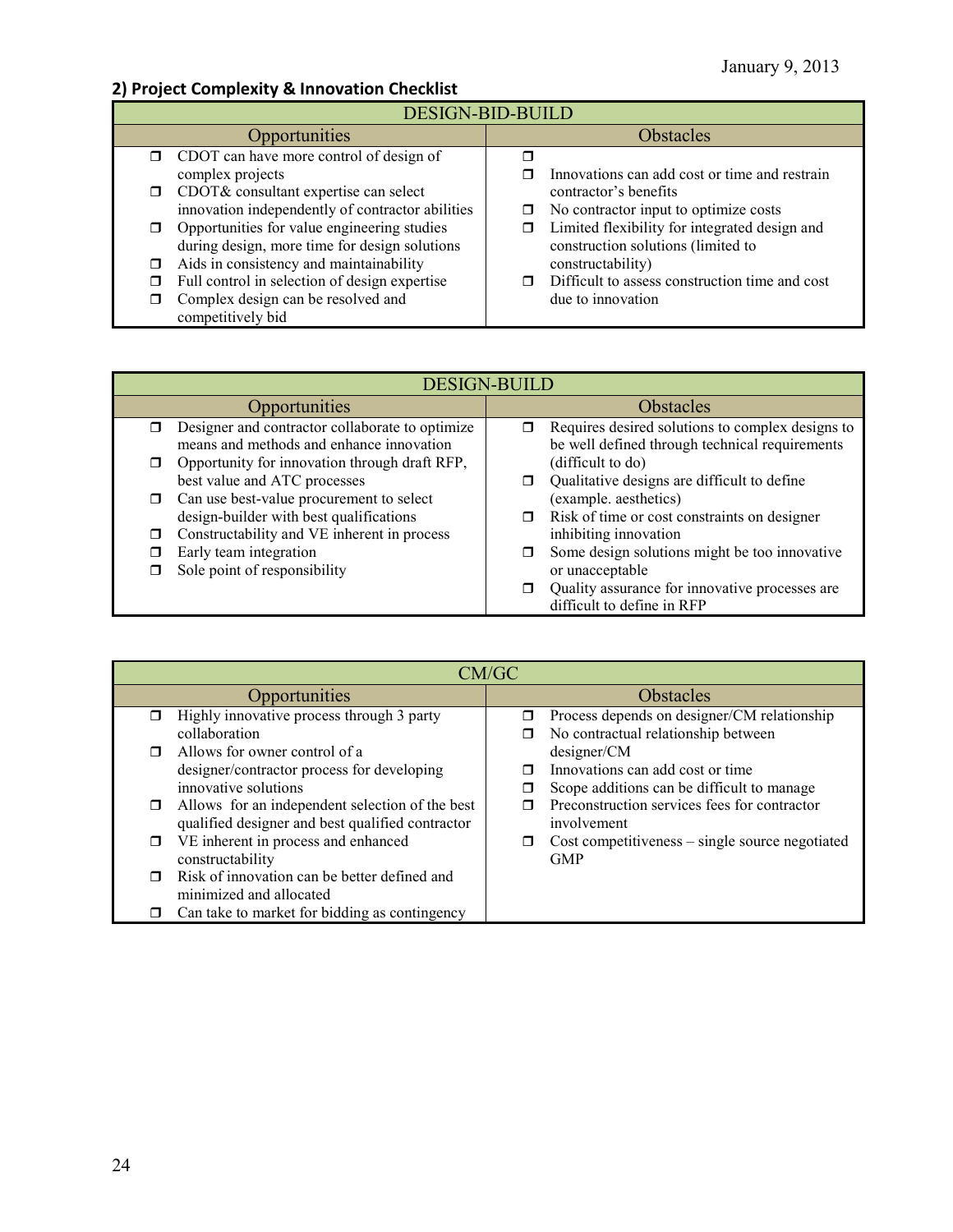# **3) Level of Design Checklist**

| <b>DESIGN-BID-BUILD</b>                                                                                                                                                                                                                                                                                                             |                                                                                                                                                                                                                                                                                     |  |  |
|-------------------------------------------------------------------------------------------------------------------------------------------------------------------------------------------------------------------------------------------------------------------------------------------------------------------------------------|-------------------------------------------------------------------------------------------------------------------------------------------------------------------------------------------------------------------------------------------------------------------------------------|--|--|
| Opportunities                                                                                                                                                                                                                                                                                                                       | <b>Obstacles</b>                                                                                                                                                                                                                                                                    |  |  |
| 100% design by owner<br>Agency has complete control over the design<br>(can be beneficial when there is one specific<br>solution for a project)<br>Project/scope can be developed through design<br>The scope of the project is well defined through<br>complete plans and contract documents<br>Well-known process to the industry | Owner design errors can result in a higher<br>σ<br>number of change orders, claims, etc.<br>Minimizes competitive innovation opportunities<br>Can reduce the level of constructability since the<br>contractor is not bought into the project until<br>after the design is complete |  |  |
|                                                                                                                                                                                                                                                                                                                                     |                                                                                                                                                                                                                                                                                     |  |  |

| <b>DESIGN-BUILD</b>                                     |                                                                                                                 |  |
|---------------------------------------------------------|-----------------------------------------------------------------------------------------------------------------|--|
| <b>Opportunities</b>                                    | <b>Obstacles</b>                                                                                                |  |
| Design advanced by the owner to level                   | Must have very clear definitions and                                                                            |  |
| necessary to precisely define the contract              | requirements in the RFP because it is the basis                                                                 |  |
| requirements and properly allocate risk                 | for the contract                                                                                                |  |
| Does not require much design to be completed            | If design is too far advanced it will limit the                                                                 |  |
| before awarding project to the design-builder           | advantages of design-build                                                                                      |  |
| (between $\sim 10\%$ - 30% complete)                    | Potential for lacking or missing scope definition                                                               |  |
| Contractor involvement in early design, which           | if RFP not carefully developed                                                                                  |  |
| improves constructability and innovation                | Over utilizing performance specifications to                                                                    |  |
| Plans do not have to be as detailed because the         | enhance innovation can risk quality through                                                                     |  |
| design-builder is bought into the project early         | reduced technical requirements                                                                                  |  |
| in the process and will accept design<br>responsibility | Less agency control over the design<br>Can create project less standardized designs<br>across agency as a whole |  |

| CM/GC                                                                                                                                                                                                                                                                                                                                                                                        |                                                                                                                                                                                                                                             |  |  |
|----------------------------------------------------------------------------------------------------------------------------------------------------------------------------------------------------------------------------------------------------------------------------------------------------------------------------------------------------------------------------------------------|---------------------------------------------------------------------------------------------------------------------------------------------------------------------------------------------------------------------------------------------|--|--|
| Opportunities                                                                                                                                                                                                                                                                                                                                                                                | Obstacles                                                                                                                                                                                                                                   |  |  |
| Can utilize a lower level of design prior to<br>$\Box$<br>selecting a contractor then collaboratively<br>advance design with owner, designer and<br>contractor<br>Contractor involvement in early design<br>improves constructability<br>CDOT controls design<br>Design can be used for DBB if the price is not<br>successfully negotiated.<br>Design can be responsive to risk minimization | Teaming and communicating concerning design<br>can cause disputes<br>Three party process can slow progression of<br>design<br>If design is too far advanced it will limit the<br>advantages of CMGC or could require design<br>backtracking |  |  |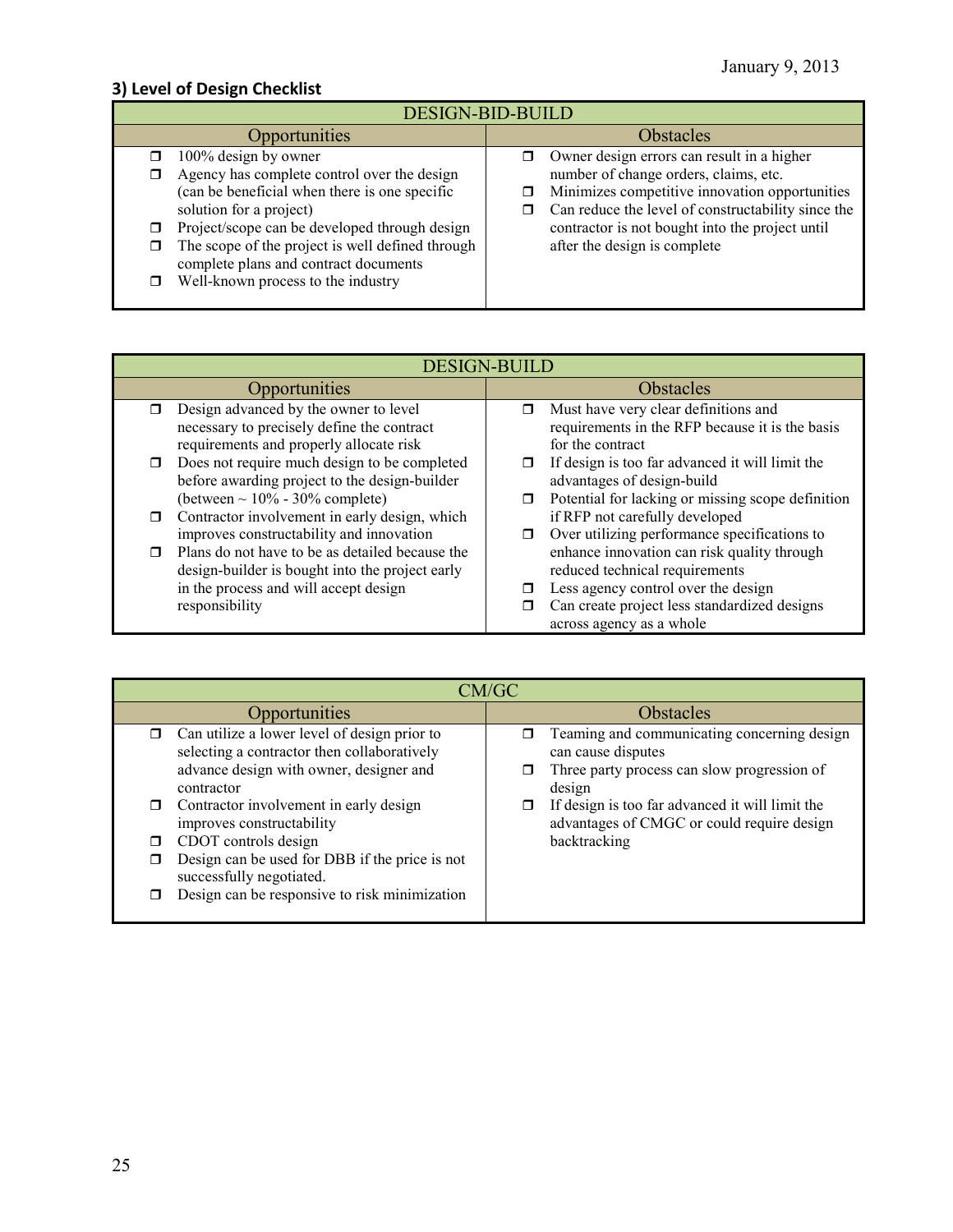# **4) Cost Checklist**

| <b>DESIGN-BID-BUILD</b>                                                                                           |                                                                                                                                 |  |  |
|-------------------------------------------------------------------------------------------------------------------|---------------------------------------------------------------------------------------------------------------------------------|--|--|
| Opportunities                                                                                                     | <b>Obstacles</b>                                                                                                                |  |  |
| $\Box$ Competitive bidding provides a low cost<br>construction to a fully defined scope of work                   | Cost accuracy is limited until design is<br>⊓<br>completed                                                                      |  |  |
| Increase certainty about cost estimates<br>Construction costs are contractually set before<br>construction begins | Construction costs are not locked in until design<br>⊓<br>is 100% complete.<br>Cost reductions due to contractor innovation and |  |  |
|                                                                                                                   | constructability is difficult to obtain<br>More potential of cost change orders due to<br>owner design responsibility           |  |  |

| <b>DESIGN-BUILD</b>                                                               |  |                                              |
|-----------------------------------------------------------------------------------|--|----------------------------------------------|
| Opportunities                                                                     |  | <b>Obstacles</b>                             |
| Contractor input into design should moderate                                      |  |                                              |
| cost                                                                              |  | Risks related to design-build, lump sum cost |
| Design-builder collaboration and ATCs can                                         |  | without 100% design complete, can compromise |
| provide a cost-efficient response to project<br>goals                             |  | financial success of the project.            |
| Costs are contractually set early in design<br>process with design-build proposal |  |                                              |
| Allows a variable scope bid to match a fixed                                      |  |                                              |
| budget                                                                            |  |                                              |
| Potential lower average cost growth                                               |  |                                              |
| Funding can be obligated in a very short                                          |  |                                              |
| timeframe                                                                         |  |                                              |

|        | CM/GC                                                                                                    |  |                                                                                                          |
|--------|----------------------------------------------------------------------------------------------------------|--|----------------------------------------------------------------------------------------------------------|
|        | Opportunities                                                                                            |  | <b>Obstacles</b>                                                                                         |
| $\Box$ | Owner/designer/contractor collaboration to<br>reduce project risk can result in lowest project<br>costs. |  | Non-competitive negotiated GMP introduces<br>price risk<br>Difficulty in GMP negotiation introduces some |
| □      | Early contractor involvement can result in cost<br>savings through VE and constructability               |  | risk that GMP will not be successfully executed<br>requiring aborting the CM/GC process.                 |
| $\Box$ | Cost will be known earlier when compared to<br><b>DBB</b>                                                |  | Paying for contractors involvement in the design<br>phase may increase total cost                        |
| ⊓      | Integrated design/construction process can<br>provide a cost efficient strategies to project<br>goals    |  |                                                                                                          |
| σ      | Can provide a cost efficient response to the<br>project goals                                            |  |                                                                                                          |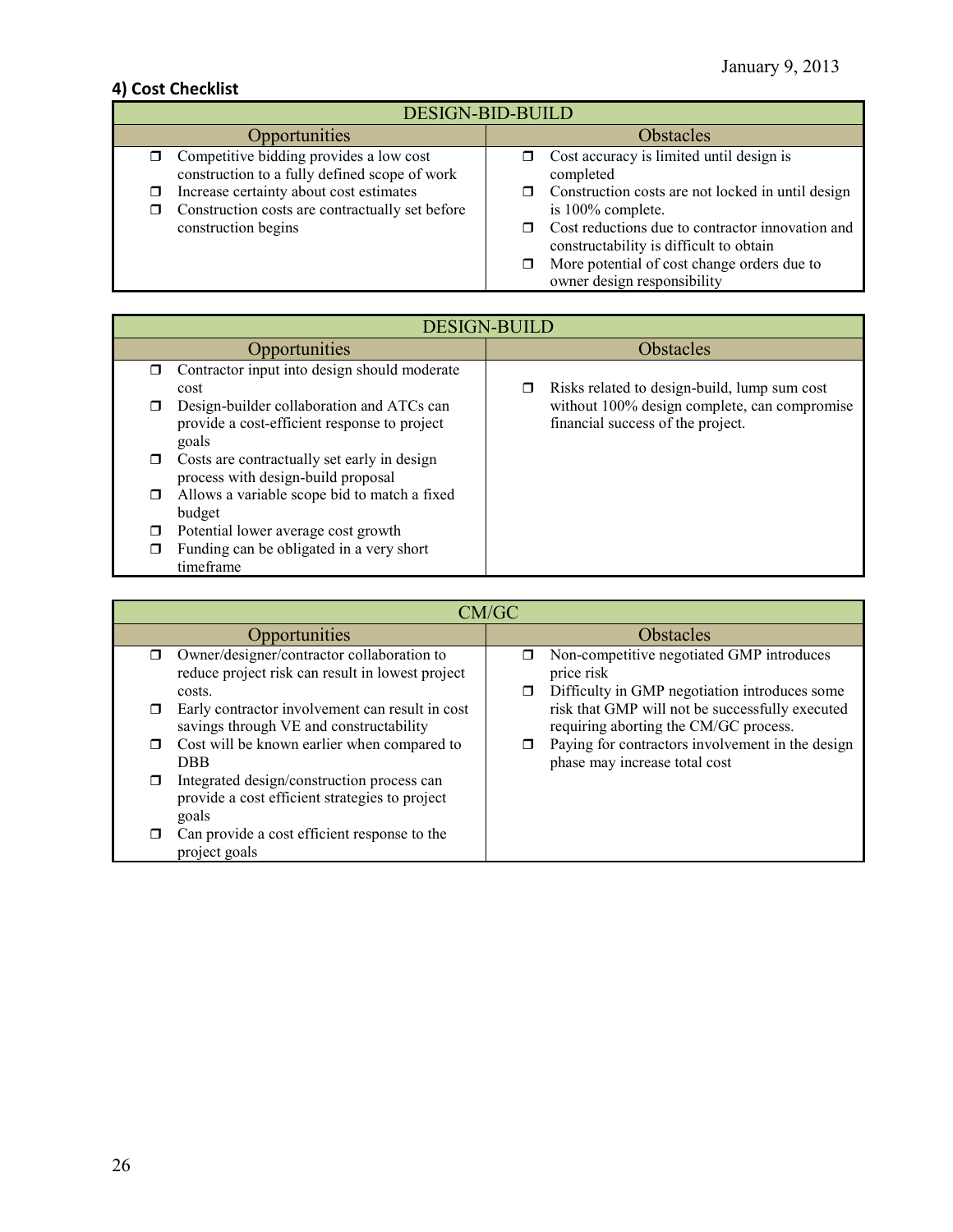## **5) Initial Risk Assessment**

Three sets of risk assessment checklists are provided to assist in an initial risk assessment relative to the selection of the delivery method:

- **A. Typical CDOT Transportation Project Risks**
- **B. General Project Risks Checklist**
- **C. Opportunities/Obstacles Checklist (relative to each delivery method)**

It is important to recognize that the initial risk assessment is to only ensure the selected delivery method can properly address the project risks. A more detailed level of risk assessment should be performed concurrently with the development of the procurement documents to ensure that project risks are properly allocated, managed, and minimized through the procurement and implementation of the project.

## *A. TYPICAL CDOT TRANSPORTATION PROJECT RISKS*

Following is a list of project risks that are frequently encountered on CDOT transportation projects and a discussion on how the risks are resolved through the different delivery methods.

**A.1: Site Conditions and Investigations** How unknown site conditions are resolved. For additional information on site conditions, refer to 23 CFR 635.109(a) at the following link: [http://ecfr.gpoaccess.gov/cgi/t/text/text-](http://ecfr.gpoaccess.gov/cgi/t/text/text-idx?c=ecfr&sid=91468e48c87a547c3497a5c19d640172&rgn=div5&view=text&node=23:1.0.1.7.23&idno=23#23:1.0.1.7.23.1.1.9)

[idx?c=ecfr&sid=91468e48c87a547c3497a5c19d640172&rgn=div5&view=text&node=23:1.0.1.](http://ecfr.gpoaccess.gov/cgi/t/text/text-idx?c=ecfr&sid=91468e48c87a547c3497a5c19d640172&rgn=div5&view=text&node=23:1.0.1.7.23&idno=23#23:1.0.1.7.23.1.1.9) [7.23&idno=23#23:1.0.1.7.23.1.1.9\)](http://ecfr.gpoaccess.gov/cgi/t/text/text-idx?c=ecfr&sid=91468e48c87a547c3497a5c19d640172&rgn=div5&view=text&node=23:1.0.1.7.23&idno=23#23:1.0.1.7.23.1.1.9)

## **DESIGN-BID-BUILD**

Site condition risks are generally best identified and mitigated during the design process prior to procurement to minimize the potential for change orders and claims when the schedule allows.

# **DESIGN-BUILD**

Certain site condition responsibilities can be allocated to the design-builder provided they are well defined and associated third party approval processes are well defined. Caution should be used as unreasonable allocation of site condition risk will result in high contingencies during bidding. CDOT should perform site investigations in advance of procurement to define conditions and avoid duplication of effort by proposers. At a minimum CDOT should perform the following investigations:

- 1) Basic design surveys
- 2) Hazardous materials investigations to characterize the nature of soil and groundwater contamination
- 3) Geotechnical baseline report to allow design-builders to perform proposal design without extensive additional geotechnical investigations

## **CM/GC**

CDOT, the designer, and the contractor can collectively assess site condition risks, identify the need to perform site investigations in order to reduce risks, and properly allocate risk prior to GMP.

## **A.2: Utilities**

## **DESIGN-BID-BUILD**

Utility risks are best allocated to CDOT, and mostly addressed prior to procurement to minimize potential for claims when the schedule allows.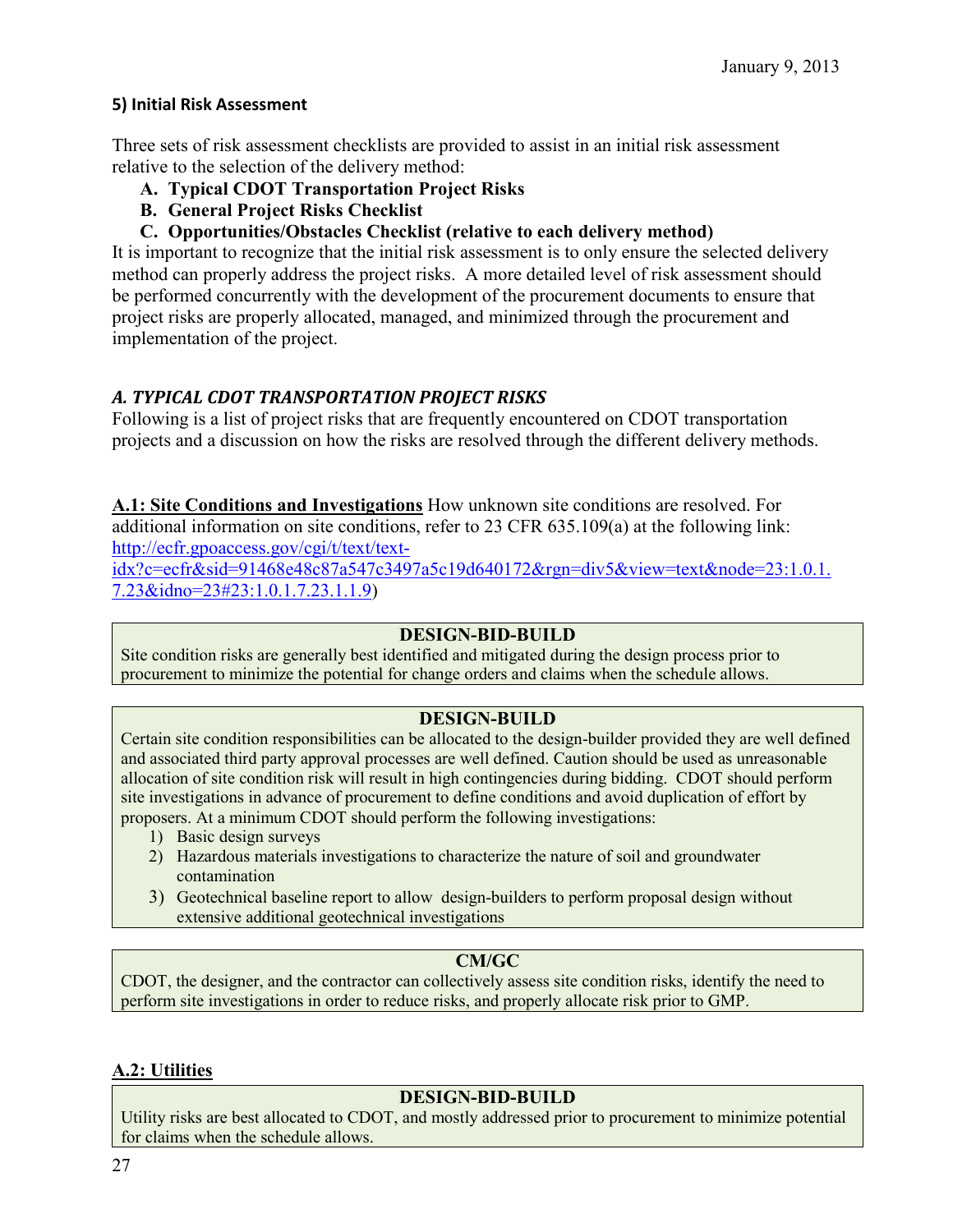## **DESIGN-BUILD**

Utilities responsibilities need to be clearly defined in contract requirements, and appropriately allocated to both design-builder and CDOT:

*Private utilities (major electrical, gas, communication transmission facilities*): Need to define coordination and schedule risks as they are difficult for design-builder to price. Best to have utilities agreements before procurement. Note – by state regulation private utilities have schedule liability in design-build projects, but they need to be made aware of their responsibilities.

*Public Utilities*: Design and construction risks can be allocated to the design-builder, if properly incorporated into the contract requirements.

#### **CM/GC**

Can utilize a lower level of design prior to contracting and joint collaboration of CDOT, designer, and contractor in the further development of the design.

## **A.3: Railroads (if applicable)**

## **DESIGN-BID-BUILD**

Railroad risks are best resolved prior to procurement and relocation designs included in the project requirements when the schedule allows.

# **DESIGN-BUILD**

Railroad coordination and schedule risks should be well understood to be properly allocated and are often best assumed by CDOT. Railroad design risks can be allocated to the designer if well defined. Best to obtain an agreement with railroad defining responsibilities prior to procurement

#### **CM/GC**

Railroad impacts and processes can be resolved collaboratively by CDOT, designer, and contractor. A lengthy resolution process can delay the GMP negotiations.

## **A.4: Drainage/Water Quality Best Management Practices (construction and permanent)**

Both drainage and water quality often involve third party coordination that needs to be carefully assessed with regard to risk allocation. Water quality in particular is not currently well defined, complicating the development of technical requirements for projects.

Important questions to assess:

1) Do criteria exist for compatibility with third party offsite system (such as an OSP (Outfall System Plan))?

2) Is there an existing cross-drainage undersized by CDOT Criteria?

3) Can water quality requirements be precisely defined? Is right-of-way adequate?

## **DESIGN-BID-BUILD**

Drainage and water quality risks are best designed prior to procurement to minimize potential for claims when the schedule allows.

## **DESIGN-BUILD**

Generally, CDOT is in the best position to manage the risks associated with third party approvals regarding compatibility with offsite systems, and should pursue agreements to define requirements for the design-builder.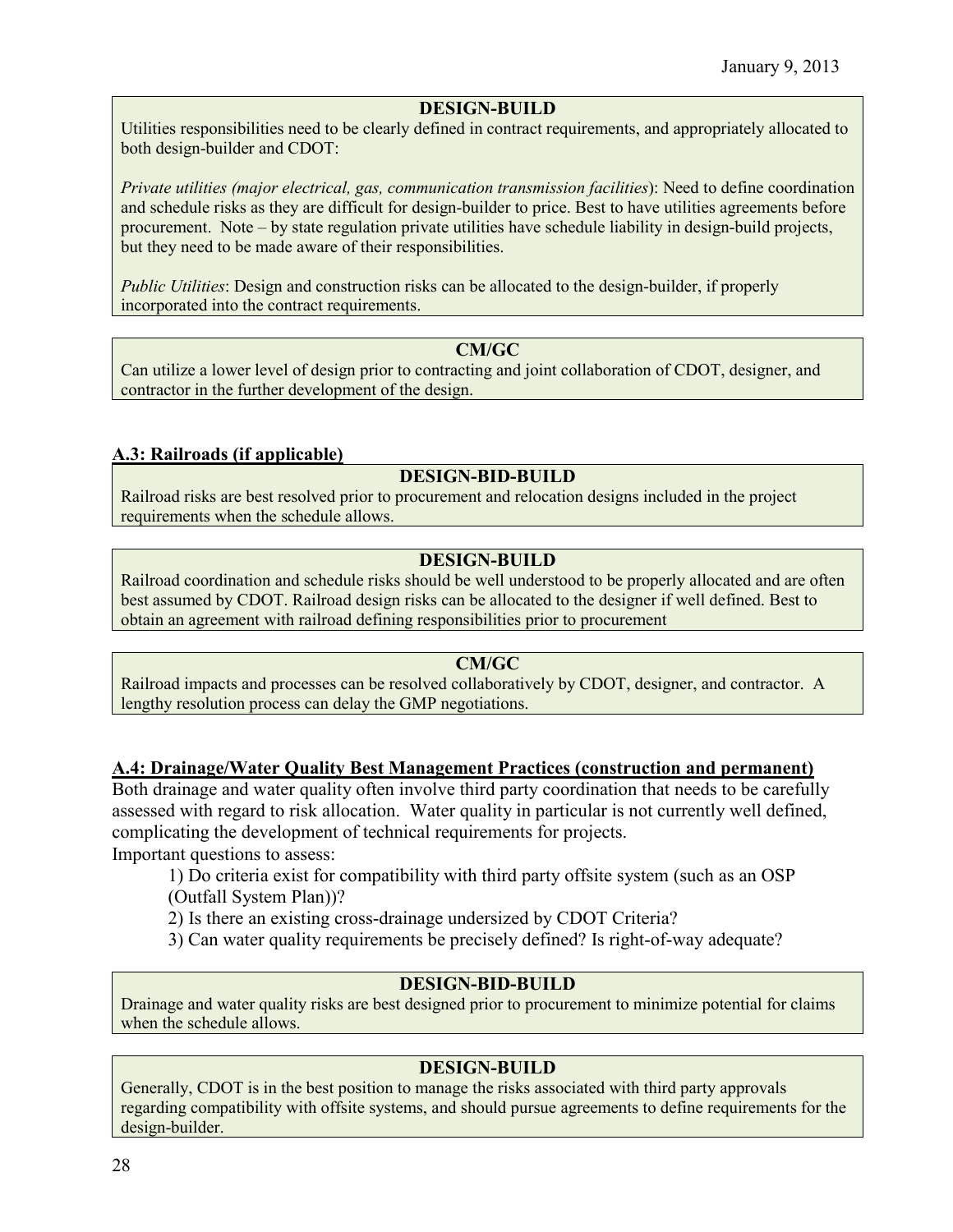## **CM/GC**

CDOT, the designer, and the contractor can collectively assess drainage risks and coordination and approval requirements, and minimize and define requirements and allocate risks prior to GMP.

## **A.5: Environmental**: Meeting environmental document commitments, (noise, 4(f) and historic, wetlands, endangered species, etc.)

## **DESIGN-BID-BUILD**

Risk is best mitigated through design prior to procurement when the schedule allows.

#### **DESIGN-BUILD**

Certain environmental approvals and processes that can be fully defined can be allocated to the designbuilder. Agreements or MOUs with approval agencies prior to procurement is best to minimize risks.

## **CM/GC**

Environmental risks and responsibilities can be collectively identified, minimized, and allocated by CDOT, the designer, and the contractor prior to GMP

**A.6: Third Party Involvement:** Timeliness and impact of third party involvement (funding partners, adjacent municipalities, adjacent property owners, project stakeholders, FHWA, PUC)

## **DESIGN-BID-BUILD**

Third party risk is best mitigated through design process prior to procurement to minimize potential for change orders and claims when the schedule allows.

## **DESIGN-BUILD**

Third party approvals and processes that can be fully defined can be allocated to the design-builder. Agreements or MOUs with approval agencies prior to procurement is best to minimize risks.

## **CM/GC**

Third party approvals can be resolved collaboratively by CDOT, designer, and contractor.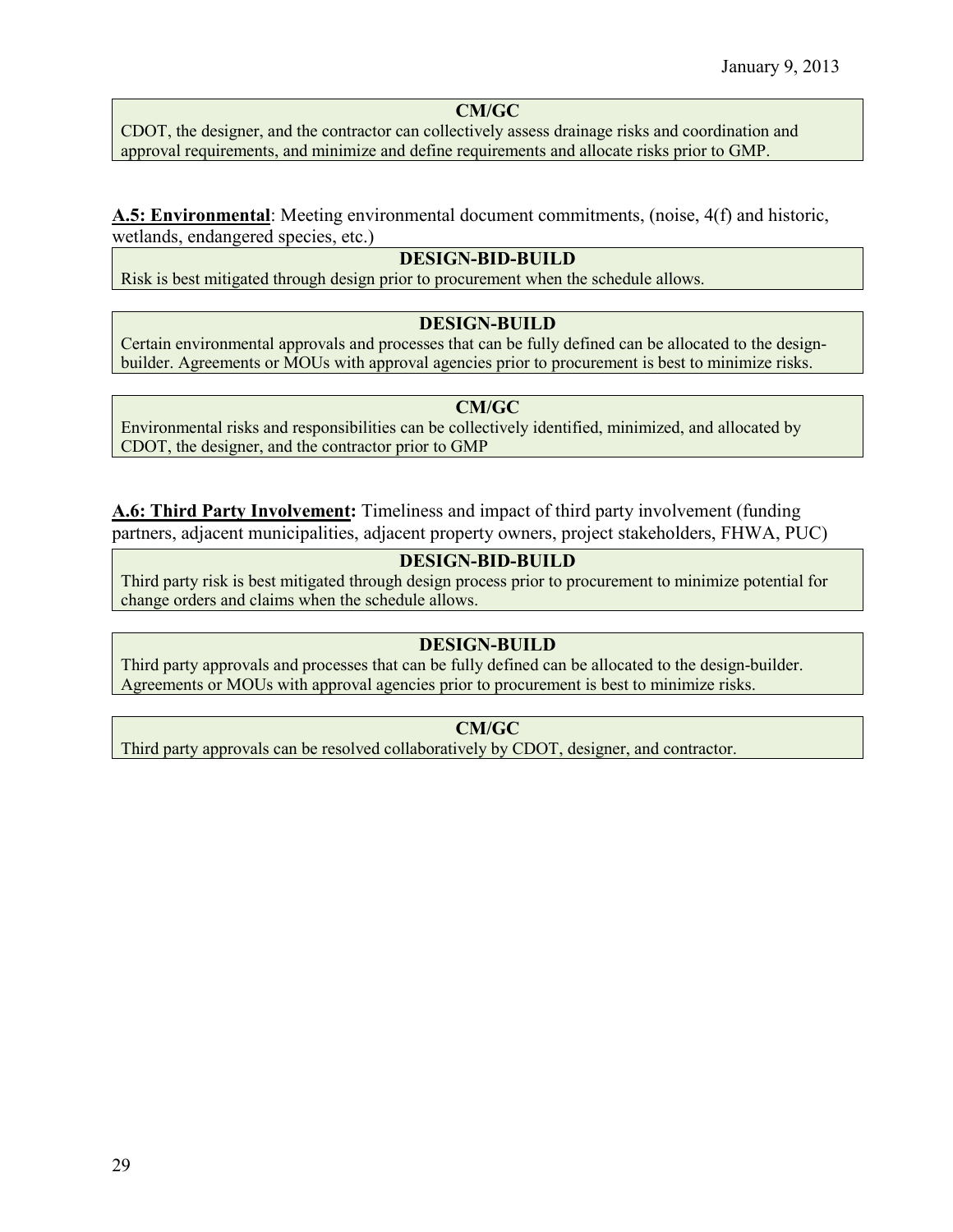# *B. GENERAL PROJECT RISK CHECKLIST (items to consider when assessing risk)*

|                                                            | <b>Environmental Risks</b>                                                                                                                                                                                                                                                                                                                                                     | <b>External Risks</b>                                                                                                                                                                                                                                                                                                                                                                                                                                     |
|------------------------------------------------------------|--------------------------------------------------------------------------------------------------------------------------------------------------------------------------------------------------------------------------------------------------------------------------------------------------------------------------------------------------------------------------------|-----------------------------------------------------------------------------------------------------------------------------------------------------------------------------------------------------------------------------------------------------------------------------------------------------------------------------------------------------------------------------------------------------------------------------------------------------------|
| σ.<br>σ.<br>σ.<br>□<br>$\Box$<br>$\Box$<br>σ               | Delay in review of environmental<br>documentation<br>Challenge in appropriate environmental<br>documentation<br>Defined and non-defined hazardous waste<br>Environmental regulation changes<br>Environmental impact statement (EIS) required<br>NEPA/ 404 Merger Process required<br>Environmental analysis on new alignments<br>required                                      | Stakeholders request late changes<br>$\Box$<br>Influential stakeholders request additional needs<br>$\Box$<br>to serve their own commercial purposes<br>Local communities pose objections<br>$\Box$<br>Community relations<br>$\Box$<br>Conformance with regulations/guidelines/<br>$\Box$<br>design criteria<br>Intergovernmental agreements and jurisdiction<br>σ                                                                                       |
|                                                            | <b>Third-Party Risks</b>                                                                                                                                                                                                                                                                                                                                                       | <b>Geotechnical and Hazmat Risks</b>                                                                                                                                                                                                                                                                                                                                                                                                                      |
| □<br>σ<br>$\Box$<br>$\Box$<br>$\Box$<br>$\Box$<br>$\Box$   | Unforeseen delays due to utility owner and<br>third-party<br>Encounter unexpected utilities during<br>construction<br>Cost sharing with utilities not as planned<br>Utility integration with project not as planned<br>Third-party delays during construction<br>Coordination with other projects<br>Coordination with other government agencies                               | Unexpected geotechnical issues<br>◻<br>Surveys late and/or in error<br>σ<br>Hazardous waste site analysis incomplete or in<br>0<br>error<br>Inadequate geotechnical investigations<br>σ.<br>Adverse groundwater conditions<br>$\Box$<br>Other general geotechnical risks<br>σ                                                                                                                                                                             |
|                                                            | Right-of-Way/ Real Estate Risks                                                                                                                                                                                                                                                                                                                                                | Design Risks                                                                                                                                                                                                                                                                                                                                                                                                                                              |
| ο.<br>$\Box$<br>$\Box$<br>$\Box$<br>$\Box$<br>σ<br>□       | Railroad involvement<br>Objections to ROW appraisal take more time<br>and/or money<br>Excessive relocation or demolition<br>Acquisition ROW problems<br>Difficult or additional condemnation<br>Accelerating pace of development in project<br>corridor<br>Additional ROW purchase due to alignment<br>change                                                                  | Design is incomplete/ Design exceptions<br>σ<br>Scope definition is poor or incomplete<br>$\Box$<br>Project purpose and need are poorly defined<br>$\Box$<br>Communication breakdown with project team<br>$\Box$<br>Pressure to delivery project on an accelerated<br>$\Box$<br>schedule<br>Constructability of design issues<br>□<br>Project complexity (scope, schedule, objectives,<br>$\Box$<br>cost, and deliverables are not clearly<br>understood) |
|                                                            | <b>Organizational Risks</b>                                                                                                                                                                                                                                                                                                                                                    | <b>Construction Risks</b>                                                                                                                                                                                                                                                                                                                                                                                                                                 |
| ◘<br>◘<br>σ.<br>σ.<br>$\Box$<br>$\Box$<br>$\Box$<br>$\Box$ | Inexperienced staff assigned<br>Losing critical staff at crucial point of the<br>project<br>Functional units not available or overloaded<br>No control over staff priorities<br>Lack of coordination/communication<br>Local agency issues<br>Internal red tape causes delay getting approvals,<br>decisions<br>Too many projects/new priority project<br>inserted into program | Pressure to delivery project on an accelerated<br>ο.<br>schedule.<br>Inaccurate contract time estimates<br>σ<br>Construction QC/QA issues<br>σ.<br>Unclear contract documents<br>σ.<br>Problem with construction sequencing/staging/<br>ο.<br>phasing<br>Maintenance of Traffic/ Work Zone Traffic<br>σ.<br>Control                                                                                                                                       |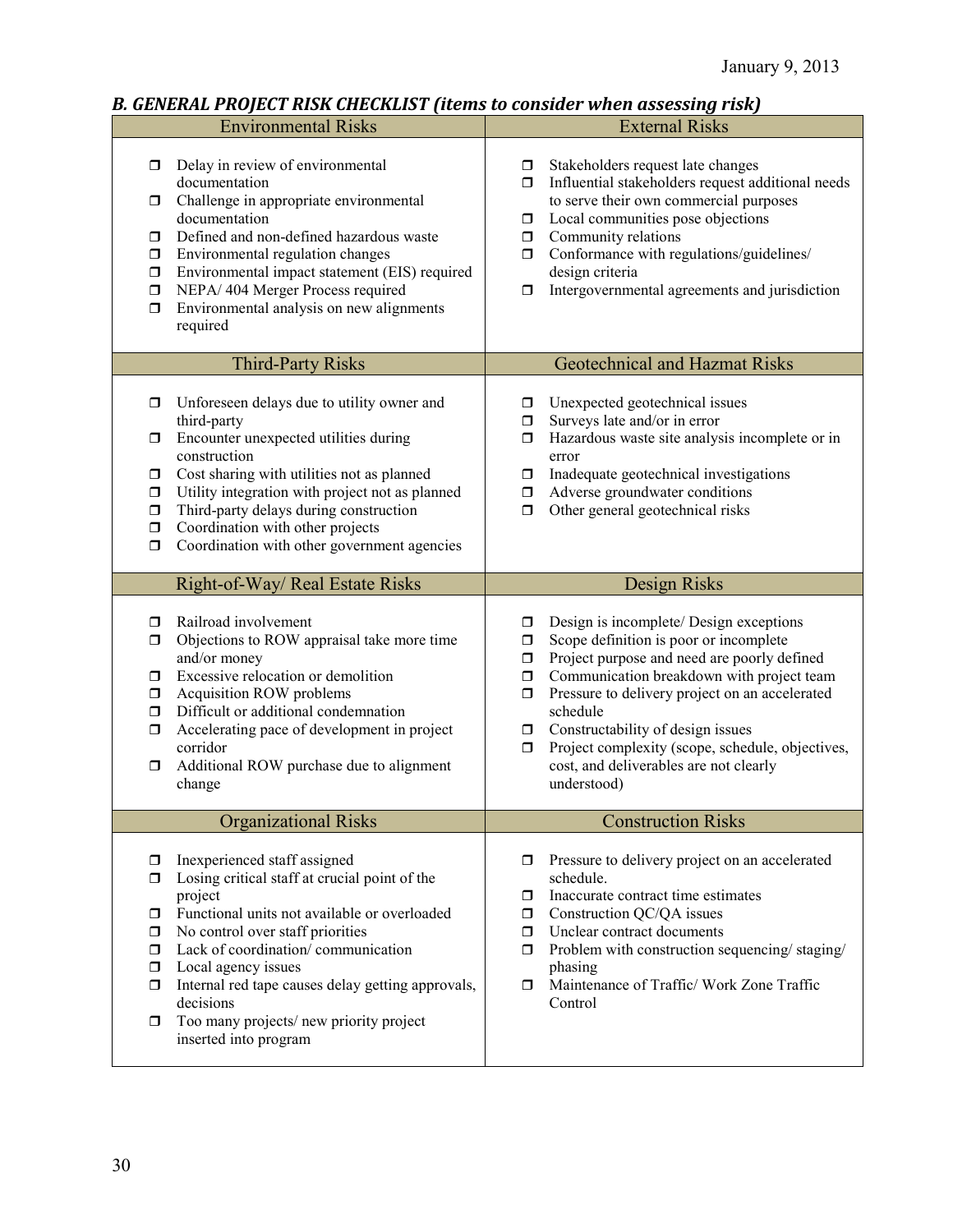## *C. RISK OPPORTUNITIES/OBSTACLES CHECKLIST (relative to each delivery method)*

DESIGN-BID-BUILD

| DESIGN-DID-DUILD                                         |                                                         |  |  |
|----------------------------------------------------------|---------------------------------------------------------|--|--|
| Opportunities                                            | <b>Obstacles</b>                                        |  |  |
| Risks managed separately through design, bid,<br>0       | Owner accepts risks associated with project<br>$\Box$   |  |  |
| build is expected easier                                 | complexity (the inability of designer to be all-        |  |  |
| Risk allocation is most widely understood/used<br>$\Box$ | knowing about construction) and project                 |  |  |
| Opportunity to avoid or mitigate risk through<br>◻       | unknowns                                                |  |  |
| complete design                                          | Low-bid related risks<br>⊓                              |  |  |
| Risks related to environmental, railroads, and<br>$\Box$ | Potential for misplaced risk through prescriptive<br>□  |  |  |
| third party involvement are best resolved prior          | specifications                                          |  |  |
| to procurement                                           | Innovative risk allocation is difficult to obtain<br>⊓  |  |  |
| Utilities and ROW best allocated to CDOT and<br>$\Box$   | Limited industry input in contract risk allocation<br>П |  |  |
| mostly addressed prior to procurement to                 | Change order risks can be greater                       |  |  |
| minimize potential for claim                             | Contractor may avoid risks                              |  |  |
| Project can be shelved while resolving risks             |                                                         |  |  |

|        | <b>DESIGN-BUILD</b>                                |    |                                                                                       |  |
|--------|----------------------------------------------------|----|---------------------------------------------------------------------------------------|--|
|        | Opportunities                                      |    | <b>Obstacles</b>                                                                      |  |
| $\Box$ | Performance specifications can allow for           | α. | Need a detailed project scope, description etc.,                                      |  |
|        | alternative risk allocations to the design builder |    | for the RFP to get accurate/comprehensive                                             |  |
| ⊓      | Risk-reward structure can be better defined        |    | responses to the RFP (Increased RFP costs may                                         |  |
| ⊓      | Innovative opportunities to allocate risks to      |    | limit bidders)                                                                        |  |
|        | different parties (e.g., schedule, means and       |    | Limited time to resolve risks                                                         |  |
|        | methods, phasing)                                  | π  | Additional risks allocated to designers for errors                                    |  |
| $\Box$ | Opportunity for industry review of risk            |    | and omissions, claims for change orders                                               |  |
|        | allocation (draft RFP, ATC processes)              |    | Unknowns and associated risks need to be                                              |  |
| $\Box$ | Avoid low-bid risk in procurement                  |    | carefully allocated through a well-defined scope                                      |  |
| ◘      | Contractor will help identify risks related to     |    | and contract                                                                          |  |
|        | environmental, railroads, ROW, and utilities       |    | Risks associated with agreements when design is                                       |  |
| ⊓      | Designers and contractors can work toward          |    | not completed                                                                         |  |
|        | innovative solutions to, or avoidance of,          |    | Poorly defined risks are expensive                                                    |  |
|        | unknowns                                           |    | Contractor may avoid risks or drive consultant<br>to decrease cost at risk to quality |  |

|        | CM/GC                                          |                  |                                              |
|--------|------------------------------------------------|------------------|----------------------------------------------|
|        | Opportunities                                  | <b>Obstacles</b> |                                              |
| $\Box$ | Contractor can have a better understanding of  | $\Box$           | Lack of motivation to manage small quantity  |
|        | the unknown conditions as design progresses    |                  | costs                                        |
| $\Box$ | Innovative opportunities to allocate risks to  |                  | Increase costs for non-proposal items        |
|        | different parties (e.g., schedule, means and   |                  | Disagreement among Designer-Contractor-      |
|        | methods, phasing)                              |                  | Owner can put the process at risk            |
| ο.     | Opportunities to manage costs risks through    |                  | If GMP cannot be reached, additional low-bid |
|        | CM/GC involvement                              |                  | risks appear                                 |
| □      | Contractor will help identify and manage risk  | $\Box$           | Limited to risk capabilities of CM/GC        |
| π      | Agency still has considerable involvement with |                  | Designer-contractor-agency disagreements can |
|        | third parties to deal with risks               |                  | add delays                                   |
| Ω      | Avoids low-bid risk in procurement             |                  | Strong agency management is required to      |
| ◘      | More flexibility and innovation available to   |                  | negotiate/optimize risks                     |
|        | deal with unknowns early in design process     |                  | Discovery of unknown conditions can drive up |
|        |                                                |                  | GMP, which can be compounded in phased       |
|        |                                                |                  | construction                                 |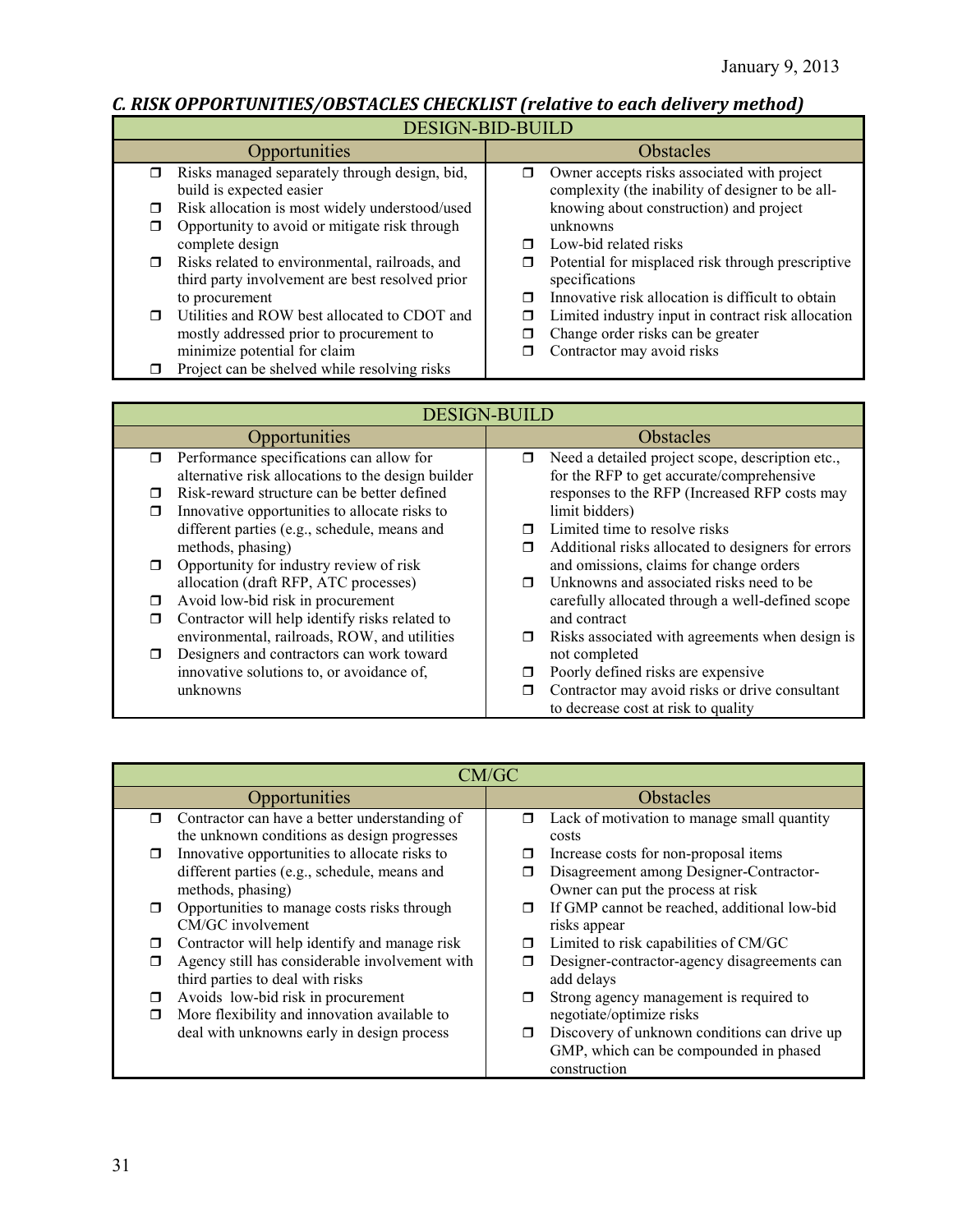# **6) Staff Experience/Availability Checklist**

| DESIGN-BID-BUILD                                                                                                                                              |                                                                                                                                                                                                                     |  |  |
|---------------------------------------------------------------------------------------------------------------------------------------------------------------|---------------------------------------------------------------------------------------------------------------------------------------------------------------------------------------------------------------------|--|--|
| Opportunities                                                                                                                                                 | <b>Obstacles</b>                                                                                                                                                                                                    |  |  |
| Agency, contractors and consultants have high<br>level of experience with the traditional system<br>Designers can be more interchangeable<br>between projects | Can require a high level of agency staffing of<br>technical resources<br>Staff's responsibilities are spread out over a<br>longer design period<br>Can require staff to have full breadth of<br>technical expertise |  |  |

| <b>DESIGN-BUILD</b>                                                                                                 |                                                                                                                                                                                                                                |  |  |
|---------------------------------------------------------------------------------------------------------------------|--------------------------------------------------------------------------------------------------------------------------------------------------------------------------------------------------------------------------------|--|--|
| Opportunities                                                                                                       | <b>Obstacles</b>                                                                                                                                                                                                               |  |  |
| Less agency staff required due to the sole<br>source nature of DB<br>Opportunity to grow agency staff by learning a | $\Box$ Limitation of availability of staff with skills,<br>knowledge and personality to manage DB<br>projects                                                                                                                  |  |  |
| new process                                                                                                         | Existing staff may need additional training to<br>address their changing roles<br>□ Need to "mass" agency management and<br>technical resources at critical points in process<br>(i.e., RFP development, design reviews, etc.) |  |  |

| CM/GC                                                                                                               |                                                                                                                                                                                              |  |  |
|---------------------------------------------------------------------------------------------------------------------|----------------------------------------------------------------------------------------------------------------------------------------------------------------------------------------------|--|--|
| <b>Opportunities</b>                                                                                                | <b>Obstacles</b>                                                                                                                                                                             |  |  |
| Agency can improve efficiencies by having<br>σ<br>more project managers on staff rather than<br>specialized experts | Strong committed owner project management is<br>important to success<br>Limitation of availability of staff with skills,<br>$\Box$                                                           |  |  |
| Smaller number of technical staff required<br>⊓<br>through use of consultant designer                               | knowledge and personality to manage CMGC<br>projects<br>Existing staff may need additional training to<br>address their changing roles<br>Agency must learn how to negotiate GMP<br>projects |  |  |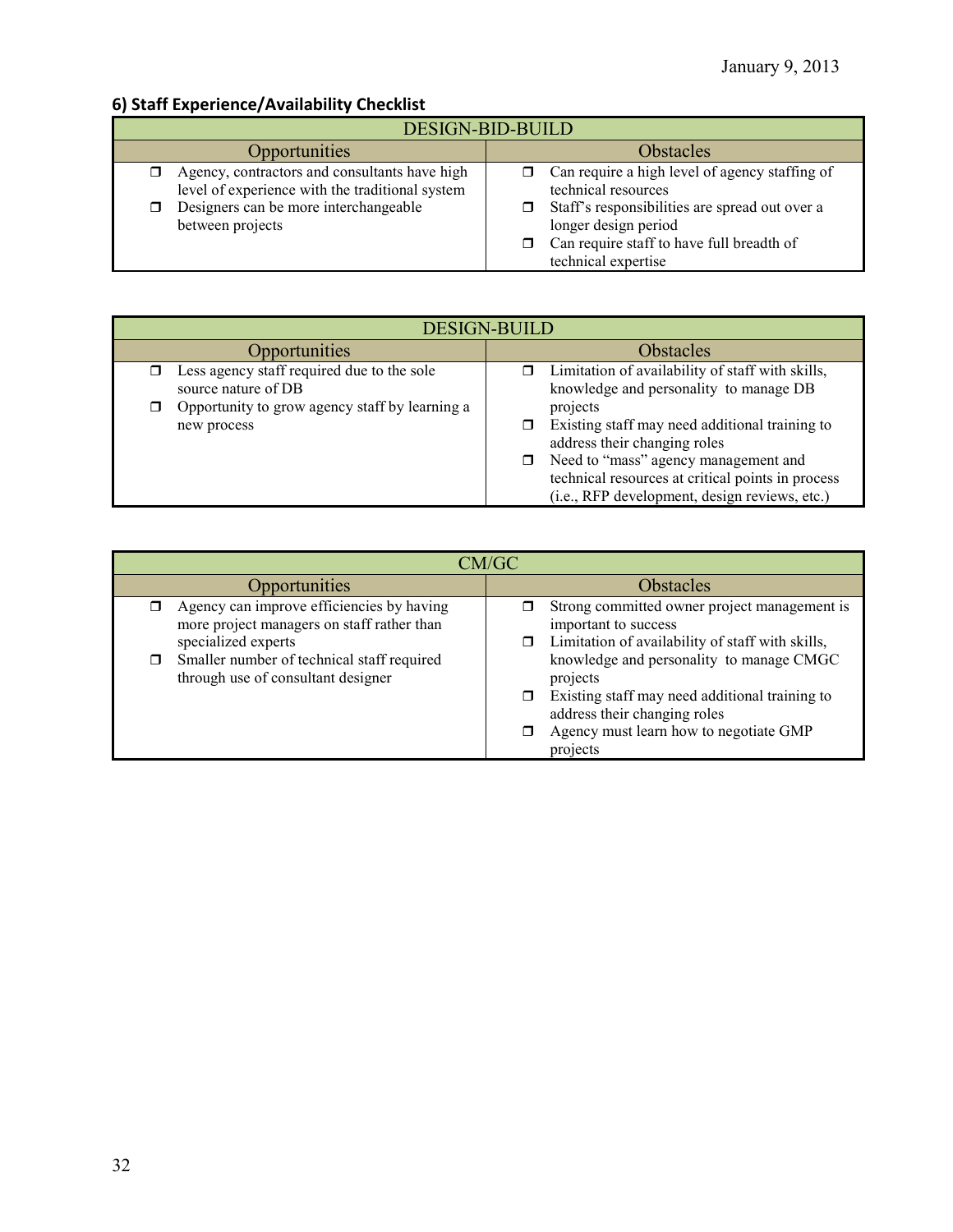# **7) Level of Oversight and Control Checklist**

| <b>DESIGN-BID-BUILD</b> |                                               |                  |                                             |
|-------------------------|-----------------------------------------------|------------------|---------------------------------------------|
| Opportunities           |                                               | <b>Obstacles</b> |                                             |
|                         | Full owner control over a linear design and   |                  | Requires a high-level of oversight          |
|                         | construction process                          |                  | Increased likelihood of claims due to owner |
|                         | Oversight roles are well understood           |                  | design responsibility                       |
|                         | Contract documents are typically completed in |                  | Limited control over an integrated          |
|                         | a single package before construction begins   |                  | design/construction process                 |
|                         | Multiple checking points through three linear |                  |                                             |
|                         | phases: design-bid-build                      |                  |                                             |
|                         | Maximum control over design                   |                  |                                             |

| <b>DESIGN-BUILD</b> |                                                                               |                  |                                                                               |
|---------------------|-------------------------------------------------------------------------------|------------------|-------------------------------------------------------------------------------|
| Opportunities       |                                                                               | <b>Obstacles</b> |                                                                               |
|                     | A single entity responsibility during project                                 |                  | Can require high level of design oversight                                    |
|                     | design and construction                                                       |                  | Can require high level of quality assurance                                   |
|                     | Continuous execution of design and build                                      |                  | oversight                                                                     |
|                     | Getting input from construction to enhance<br>constructability and innovation |                  | Limitation on staff with DB oversight<br>experience                           |
|                     | Overall project planning and scheduling is                                    |                  | Less owner control over design                                                |
|                     | established by one entity                                                     |                  | Control over design relies on proper<br>development of technical requirements |

| CM/GC                                                                              |                                                            |  |
|------------------------------------------------------------------------------------|------------------------------------------------------------|--|
| Opportunities                                                                      | <b>Obstacles</b>                                           |  |
| Preconstruction services are provided by the<br>0<br>construction manager          | Agency must have experienced staff to oversee<br>the CM/GC |  |
| Getting input from construction to enhance<br>◻<br>constructability and innovation | Higher level of cost oversight required                    |  |
| Provides owner control over an integrated<br>π.<br>design/construction process     |                                                            |  |